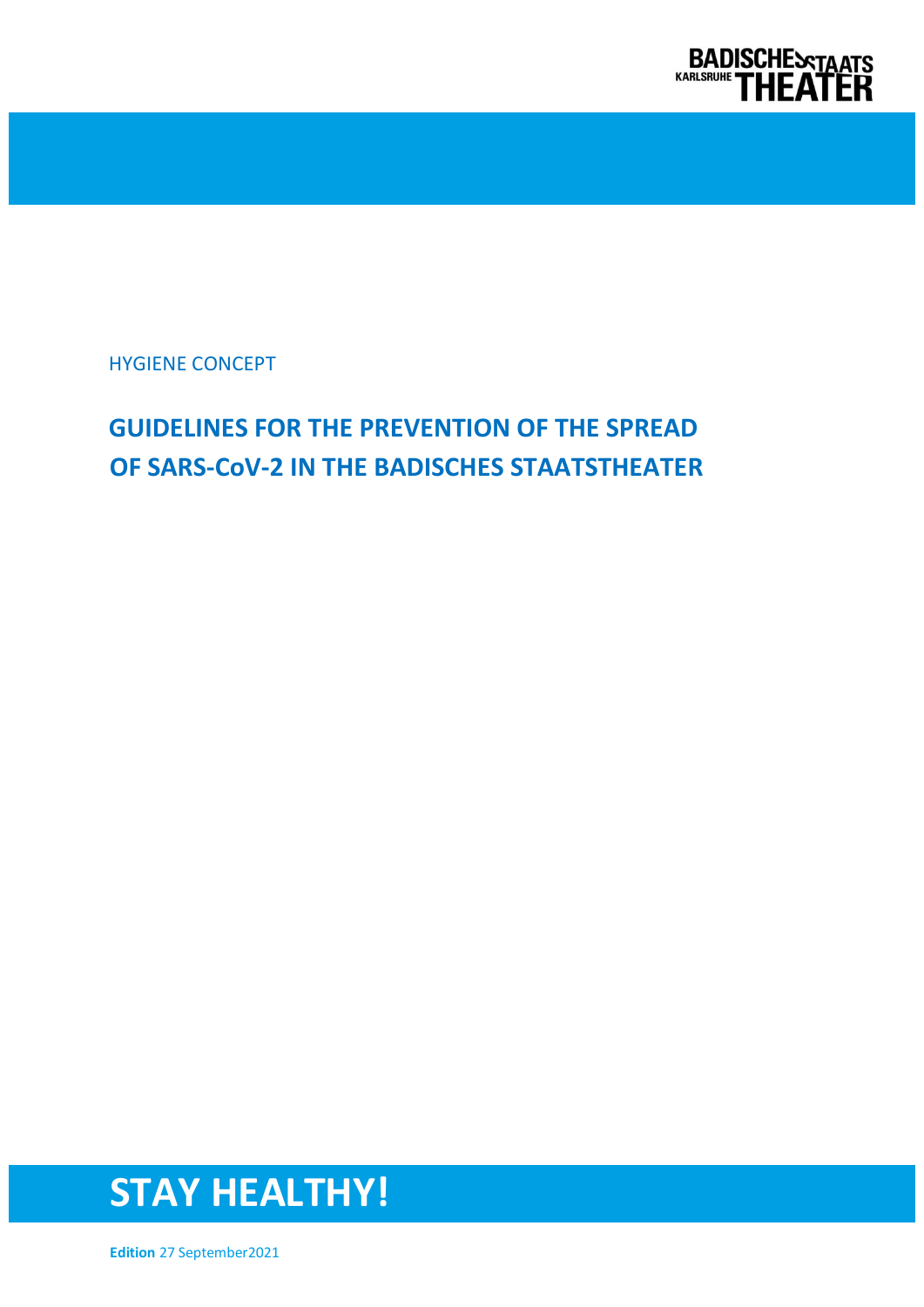

### **Contents**

| 1.  | Objective                                                                                                                                                                                                                | p. 3 |
|-----|--------------------------------------------------------------------------------------------------------------------------------------------------------------------------------------------------------------------------|------|
| 2.  | Symptom awareness / Suspected cases<br>a) Symptoms<br>b) Covid-19 disease<br>c) Corona case in the theatre<br>d) Risk groups<br>e) Pregnant women                                                                        | p. 3 |
| 3.  | <b>General hygiene rules</b>                                                                                                                                                                                             | p. 5 |
| 4.  | <b>Protective measures</b><br>a) $AHA + L$ rules >> meaning: social distancing,<br>observation of hygiene, facial covering, and ventilation<br>b) Wearing certified protective masks<br>c) Personal protective equipment | p. 6 |
| 5.  | Use of work equipment                                                                                                                                                                                                    | p. 6 |
| 6.  | <b>Work organization measures</b>                                                                                                                                                                                        | p. 7 |
| 7.  | Duty to work                                                                                                                                                                                                             | p. 7 |
| 8.  | <b>Rooms</b><br>a) Cleaning of rooms<br>b) Airing of rooms<br>c) Use of social rooms                                                                                                                                     | p. 8 |
| 9.  | <b>Stay</b>                                                                                                                                                                                                              | p. 9 |
| 10. | Information for travelers to and from risk areas (abroad)<br>a) Entry from risk areas (abroad)<br>b) Private travel to a risk area (abroad)<br>c) Information for commuters<br>d) Explanatory notes for travelers        | p. 9 |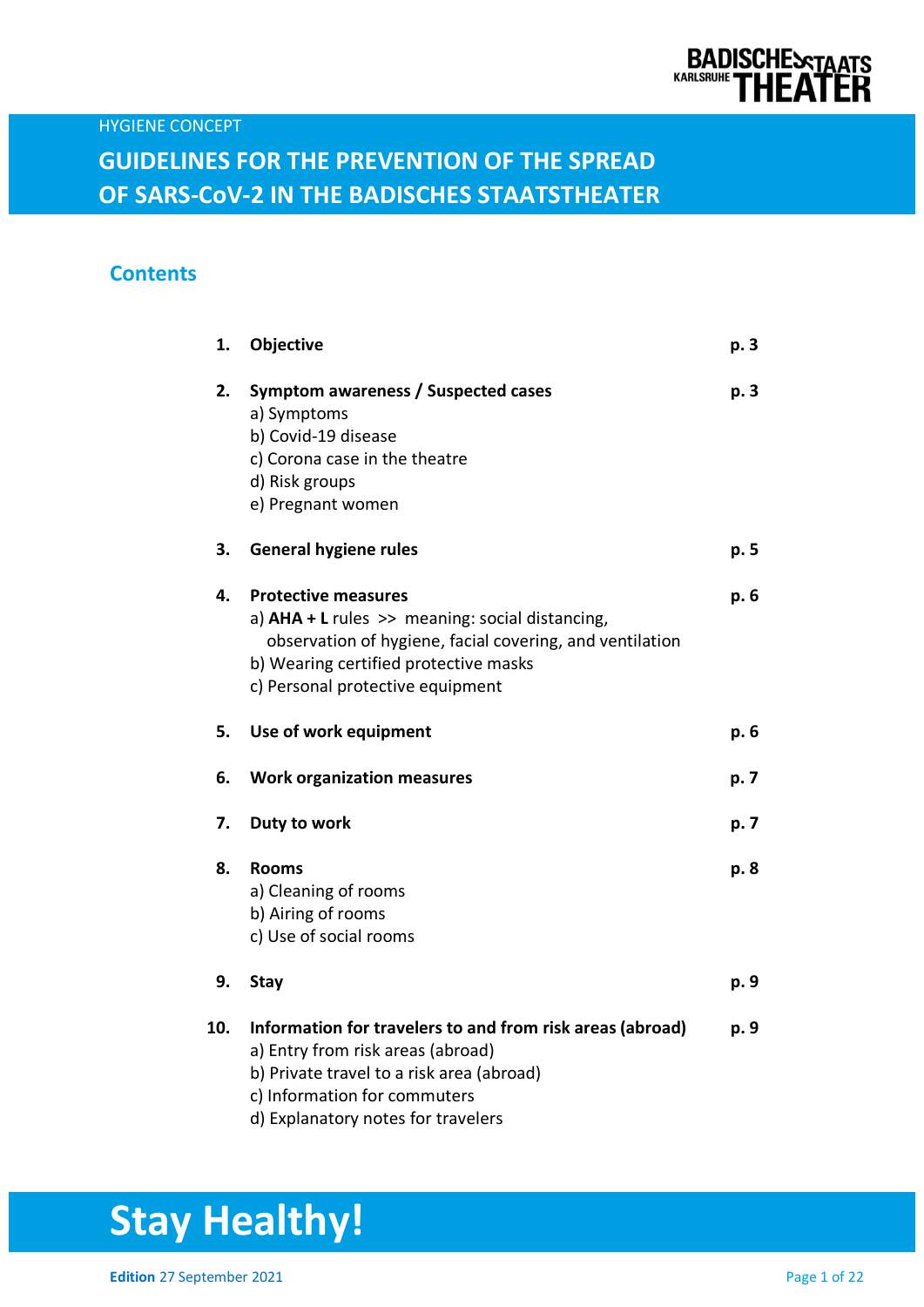

## **GUIDELINES FOR THE PREVENTION OF THE SPREAD OF SARS-CoV-2 IN THE BADISCHES STAATSTHEATER**

| 11. | <b>Business trips</b>                                                                                   | p. 11 |
|-----|---------------------------------------------------------------------------------------------------------|-------|
| 12. | Secondary employment                                                                                    | p. 11 |
| 13. | <b>External persons</b>                                                                                 | p. 11 |
| 14. | Concept for the performances, visitors, and staff                                                       | p. 12 |
| 15. | Instruction, documentation, and checking of the rules                                                   | p. 12 |
| 16. | <b>Appendix:</b><br>Occupancy (dressing rooms, meeting rooms, canteen),<br>measures (costume, make-up), |       |
|     | use of certified protective masks                                                                       | p. 13 |

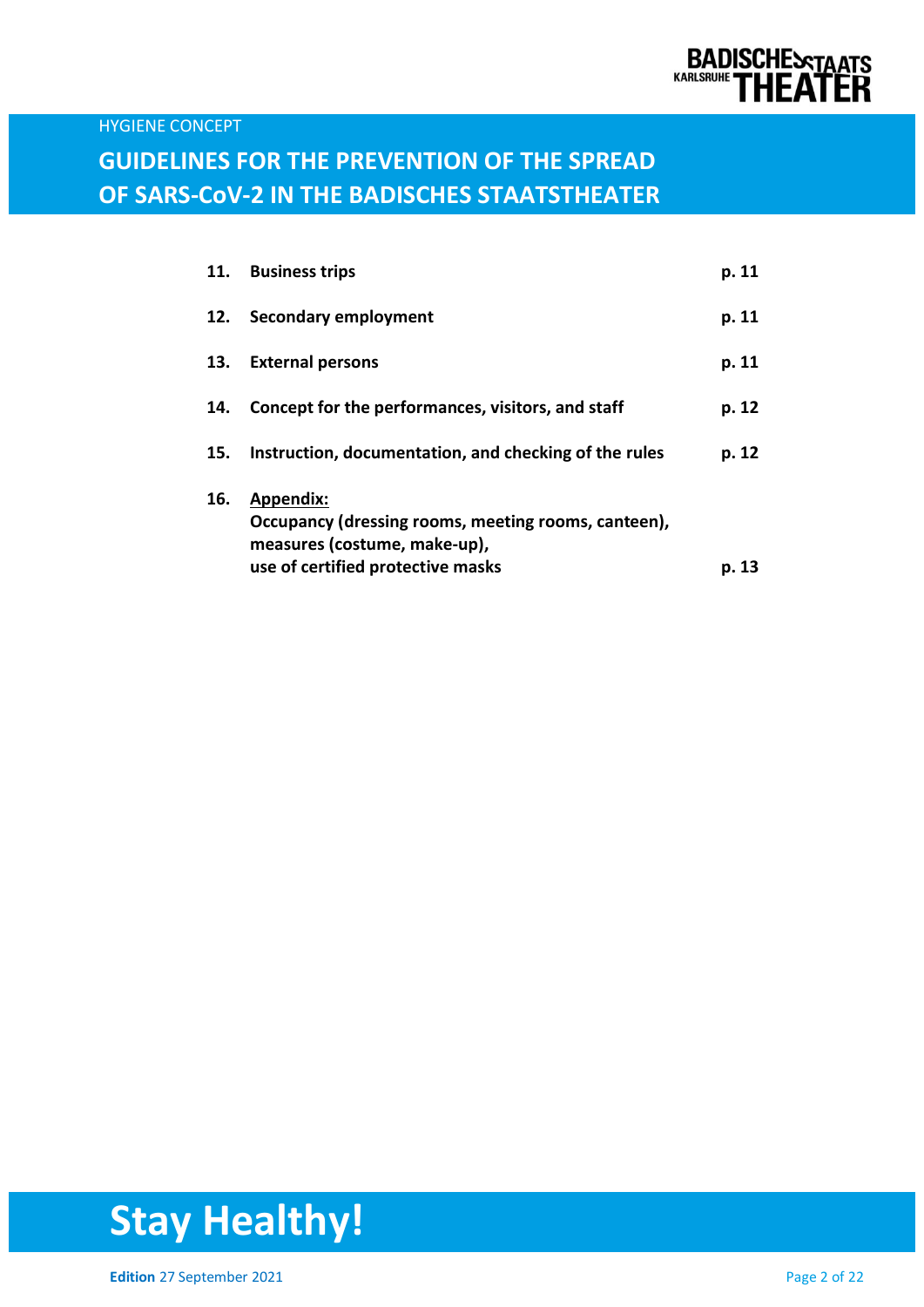

# **GUIDELINES FOR THE PREVENTION OF THE SPREAD OF SARS-CoV-2 IN THE BADISCHES STAATSTHEATER**

### **1. OBJECTIVE**

The aim of these guidelines is to prevent infections and to protect the health of visitors and employees.

The current versions of the SARS-CoV-2 Occupational Health and Safety Regulations, the SARS-CoV-2 Occupational Health and Safety Rules, and the SARS-CoV-2 Occupational Health and Safety Standards of the German Federal Ministry of Labor and Social Affairs, the current sector-specific action guidelines "Bühnen und Studios" (stages and studios) of the German statutory accident insurance **VBG**, as well as their references, are fundamentally applicable.

For this purpose, it is necessary to design productions that are suitable for the situation of the SARS-CoV-2 pandemic. The revival of existing plays must be re-evaluated. New plays should be conceived according to the situation. In particular, scenes close to the body are to be avoided.

The distance rules in the Appendix apply to any stage presentation without equivalent protective measures.

These guidelines shall be adapted to current epidemiological events.

These guidelines are mandatory for all employees and guests of the BADISCHES STAATSTHEATER.

### **2. SYMPTOM AWARNESS / SUSPECTED CASES**

#### **a) Symptoms**

that suggest an infection by the coronavirus:

- Sore throat Cough
- 
- Pneumonia Diarrhea
- 
- Fever Rhinitis
	-
- Disturbance of the sense of smell and taste

These symptoms can be relatively subtle, such as headache and sore throat. Such a phase with mild symptoms can precede a later phase with "typical" symptoms, such as fever and cough, by one or two days. However, typical symptoms can also be absent.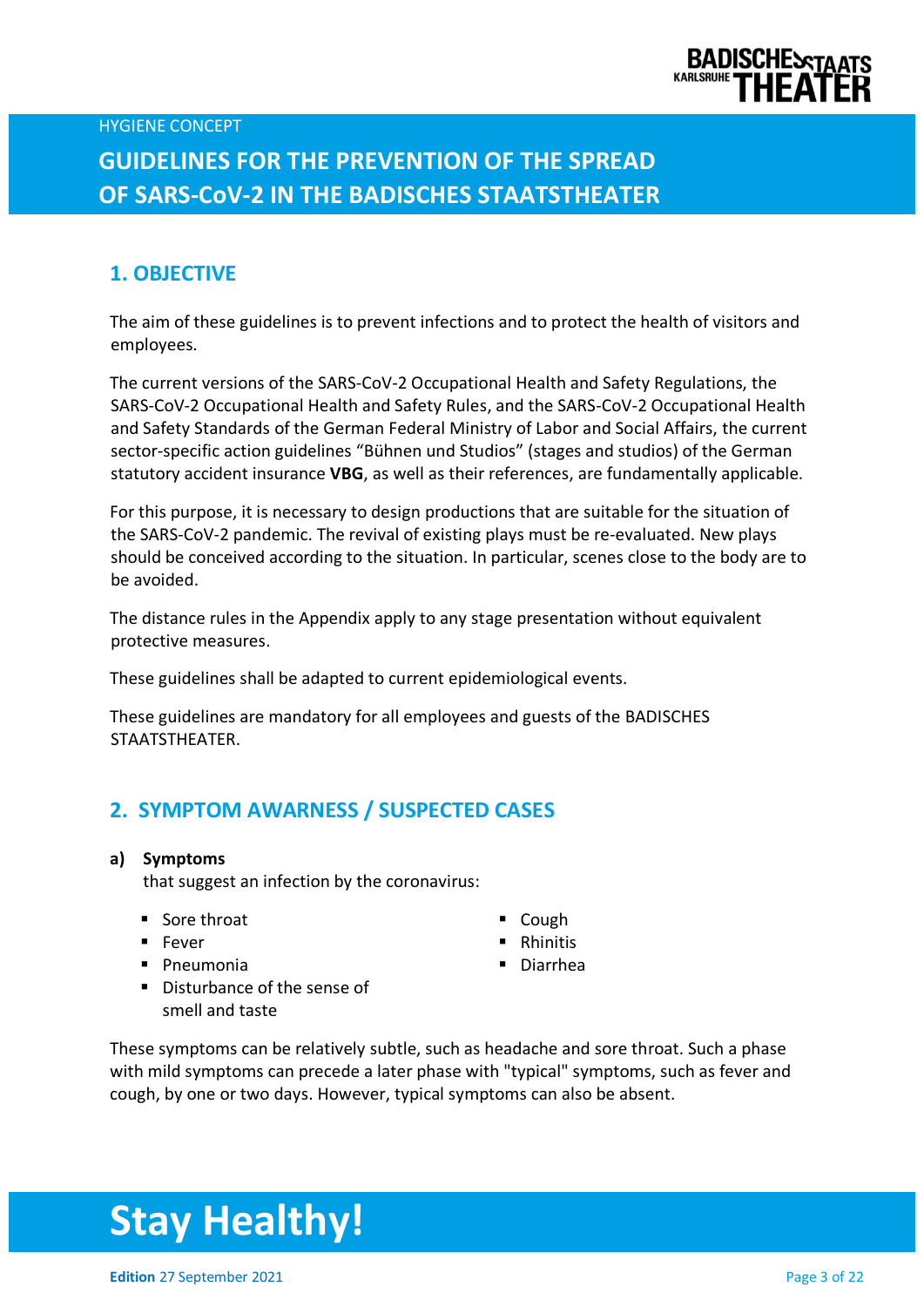

# **GUIDELINES FOR THE PREVENTION OF THE SPREAD OF SARS-CoV-2 IN THE BADISCHES STAATSTHEATER**

If you have these symptoms, please stay at home and give notice to your manager, report sick, and confidentially notify the HR department.

#### **Have you had contact with someone infected with the coronavirus?**

Contact **by TELEPHONE** your GP or the medical on-call service of your city, e.g., Karlsruhe 116 117, or the coronavirus hotline of your district, e.g., Karlsruhe district 0721 – 133 33 33.

#### **b) COVID-19 infection**

#### **What should I do if I am infected with COVID-19?**

Please immediately notify your supervisor by telephone that you are only ill. Most importantly, notify the HR department (3557-221 or -222) and inform them of your COVID-19 infection (positive test result) and provide them with a list of names of staff members with whom you have had personal contact within the past 14 days. A **Coronavirus Diary** is helpful here, in which you **daily** write down with whom you had personal contact.

#### **What counts as a personal contact?**

The following three criteria are relevant for the public health authorities:

- 1. Stay in the near field of the case (<1.5 m) for longer than 10 minutes.
- 2. Conversation with the case (face-to-face contact, <1.5 m, regardless of the duration of the conversation) or direct contact (with respiratory secretions).
- 3. Stay of contact person (and case) in the same room with probably high concentration of infectious aerosols for longer than 10 minutes, regardless of distance.

The HR department will then contact the employee, of course without mentioning your name. The same applies if a person living in the same household as the employee is infected with COVID-19.

#### **c) Coronavirus case in the theatre**

If a confirmed case in the theatre is reported, the public health authority will decide individually on how to deal with it in the employee's area of work concerned and give advice on the implementation of appropriate measures.

#### **d) Risk groups**

Due to the complexity of the influencing factors and possible combinations, a decision on classification into a risk group can, therefore, only be made by means of an individual risk factor assessment, in the sense of a medical appraisal. See definition of the Robert Koch Institute (RKI):

# **Stay Healthy!**

**Edition** 27 September 2021 **Page 4 of 22 Page 4 of 22**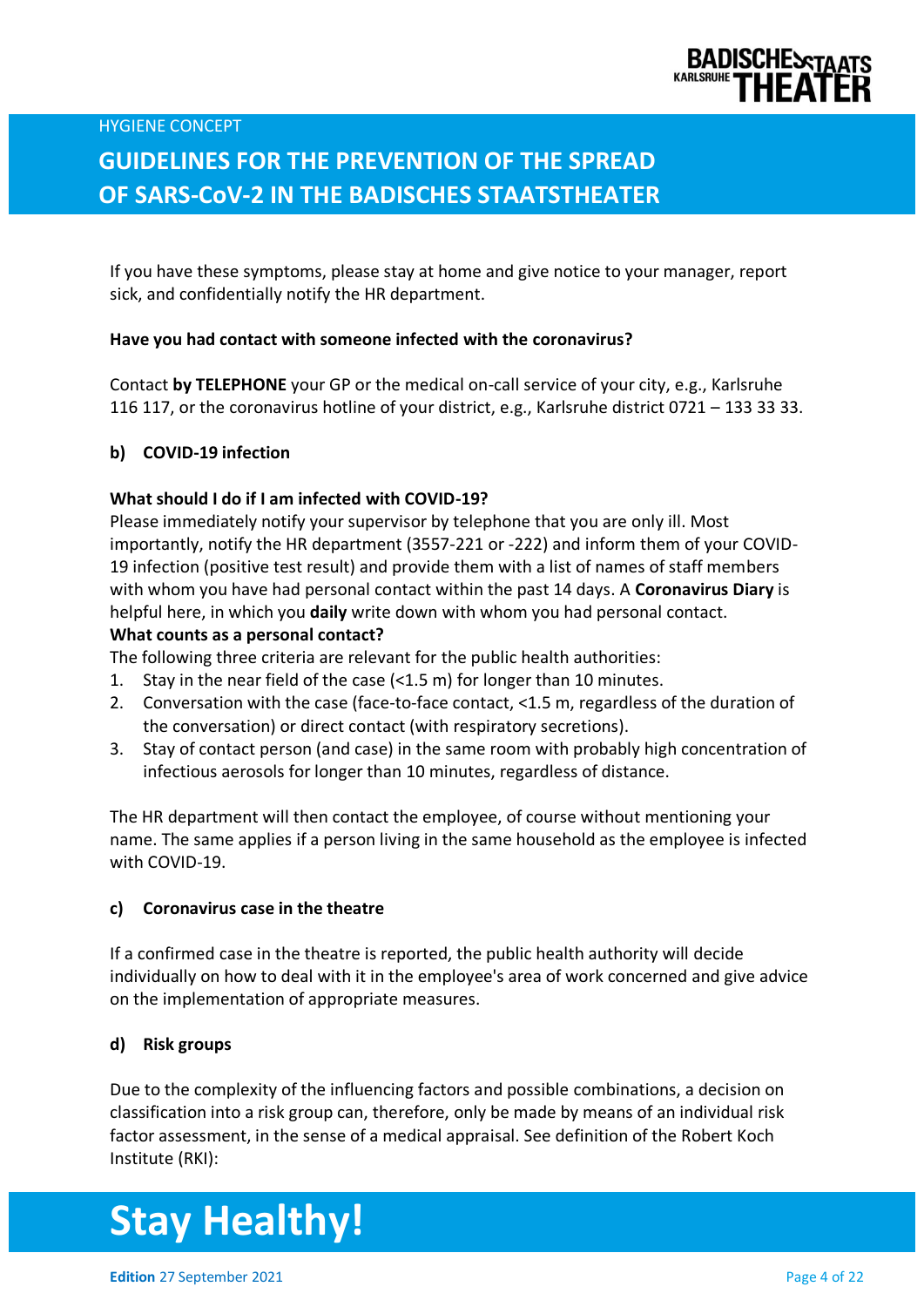

(German site) [https://www.rki.de/DE/Content/InfAZ/N/Neuartiges\\_Coronavirus/Risikogruppen.html](https://www.rki.de/DE/Content/InfAZ/N/Neuartiges_Coronavirus/Risikogruppen.html) English site (general information) [https://www.rki.de/EN/Content/infections/epidemiology/outbreaks/COVID-](https://www.rki.de/EN/Content/infections/epidemiology/outbreaks/COVID-19/COVID19.html)[19/COVID19.html](https://www.rki.de/EN/Content/infections/epidemiology/outbreaks/COVID-19/COVID19.html)

If desired, an advisory meeting with the company physician can be arranged with affected employees. Please contact the **HR department** to make an **appointment**. If you belong to the risk group and can prove this with a medical certificate, please be sure to talk to your department manager in order to find a solution in consultation with the HR department!

#### **e) Pregnant women**

According to current findings, there are increasing indications that pregnant women can develop a more severe course of COVID-19 and that the risk of premature birth is increased by the disease. Please inform your manager of your pregnancy at an early stage so that he/she can take appropriate protective measures if necessary.

### **3. GENERAL HYGIENE RULES**

Fundamentally, the following **hygiene rules** apply at the BADISCHES STAATSTHEATER:

- Entrance and exit only via the stage door.
- Personal contacts in the course of operational procedures are to be reduced to the minimum necessary for the operation. No shaking hands or similar.
- Keep social distance of at least 1.5 m.
- Wash your hands thoroughly and regularly with lukewarm water and soap (use hand disinfectant if hand washing is not possible).
- **E** Sneezing etiquette: when coughing or sneezing, keep at least 1.5 meters away, turn away and sneeze into the crook of your arm or into a handkerchief.
- Please dispose of it immediately and be sure to wash your hands afterwards.
- Avoid touching your face (nose, eyes, and mouth).
- **E** Ventilate room regularly; for existing  $CO<sub>2</sub>$  units, observe the limit value of 800 ppm.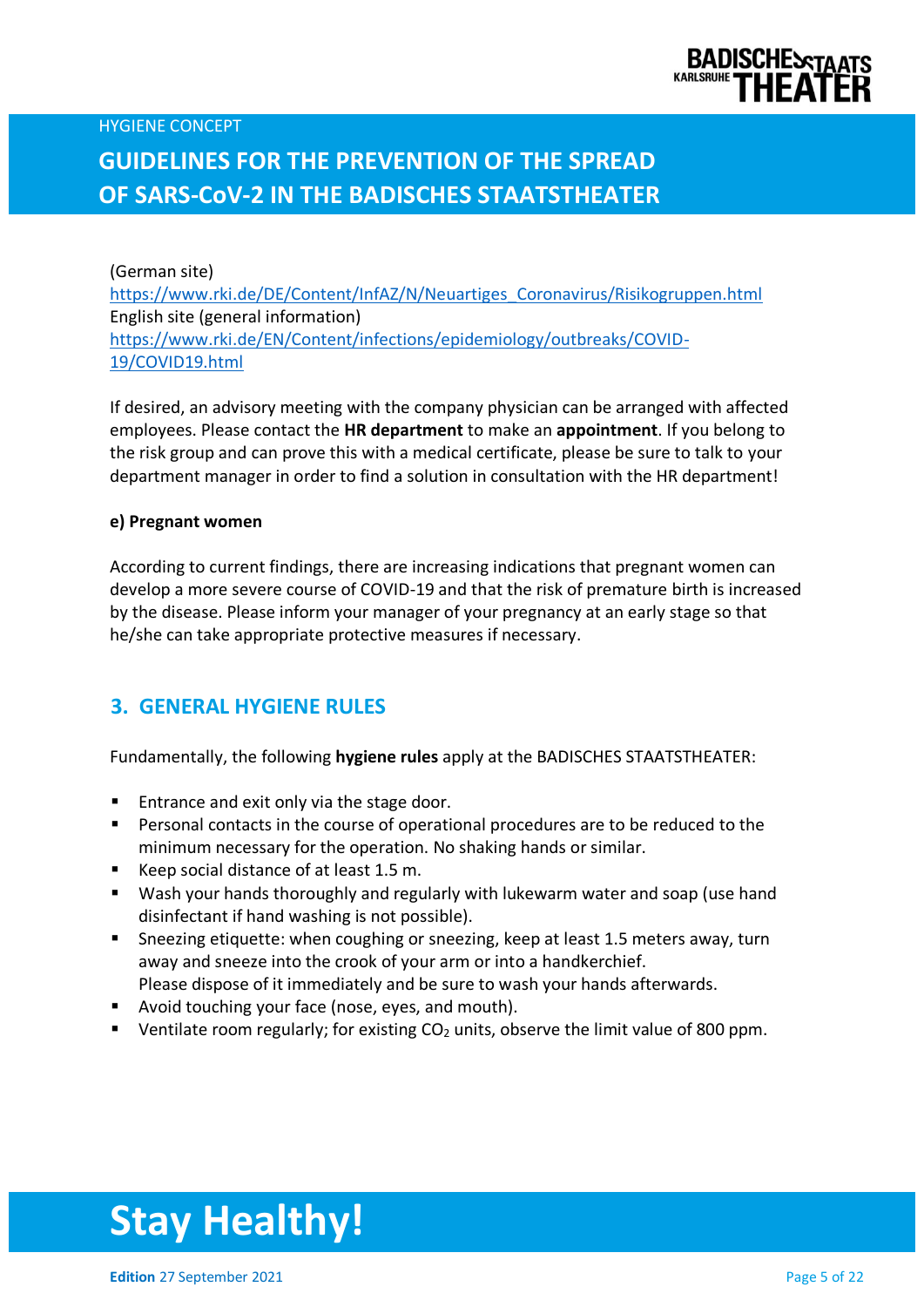

## **GUIDELINES FOR THE PREVENTION OF THE SPREAD OF SARS-CoV-2 IN THE BADISCHES STAATSTHEATER**

### **4. PROTECTIVE MEASURES**

#### **a) AHA + L rule**

Meaning: social distancing, observation of hygiene, facial covering, and ventilation (for existing  $CO<sub>2</sub>$  units, observe the limit value of 800 ppm)

#### **b) Wearing certified protective masks**

- Reduces the spread of droplets.
- Reduces the spread of aerosols.
- Reduces touching your face.

Wearing certified protective masks should not lead to neglecting hand hygiene. While certified surgical masks are not as effective as FFP2 and FFP3 masks, certified surgical masks can also help reduce the spread of droplet infection.

**Wearing a mask is compulsory** on the premises of the BADISCHES STAATSTHEATER until you reach your workplace. Furthermore, masks are compulsory if the minimum social distance cannot be maintained. Exceptions apply only to performing personnel on the performance area/stage/rehearsal stage.

#### **Please, always carry a mask with you!**

#### **c) Personal Protective Equipment (PPE)**

PPE (FFP2 masks) must be worn for certain work (e.g., make-up when working with artists). Please observe the manufacturer's instructions and, if applicable, the associated wearing times. Employees who have to wear their FFP2 masks for longer than 30 minutes for workrelated reasons have the opportunity to take advantage of a telephone **offer for examination**. Please contact the HR department if you are interested.

### **5. USE OF WORK EQUIPMENT (TOUCHING OBJECTS)**

If **personal use** of work equipment is not possible, it must be cleaned with commercially available (household) cleaners before being passed on. In particular, surfaces that have come into contact with employees, for example through droplet release when talking, should be considered for cleaning. Such surfaces include tabletops, IT equipment, **telephone handsets used by a group**, steering wheels, gear levers and tools. Control panels of work equipment that must be used by different employees have to be cleaned regularly. Precautionary surface disinfection is not considered necessary. Props, see Attachment.

# **Stay Healthy!**

**Edition** 27 September 2021 **Page 6 of 22 Page 6 of 22**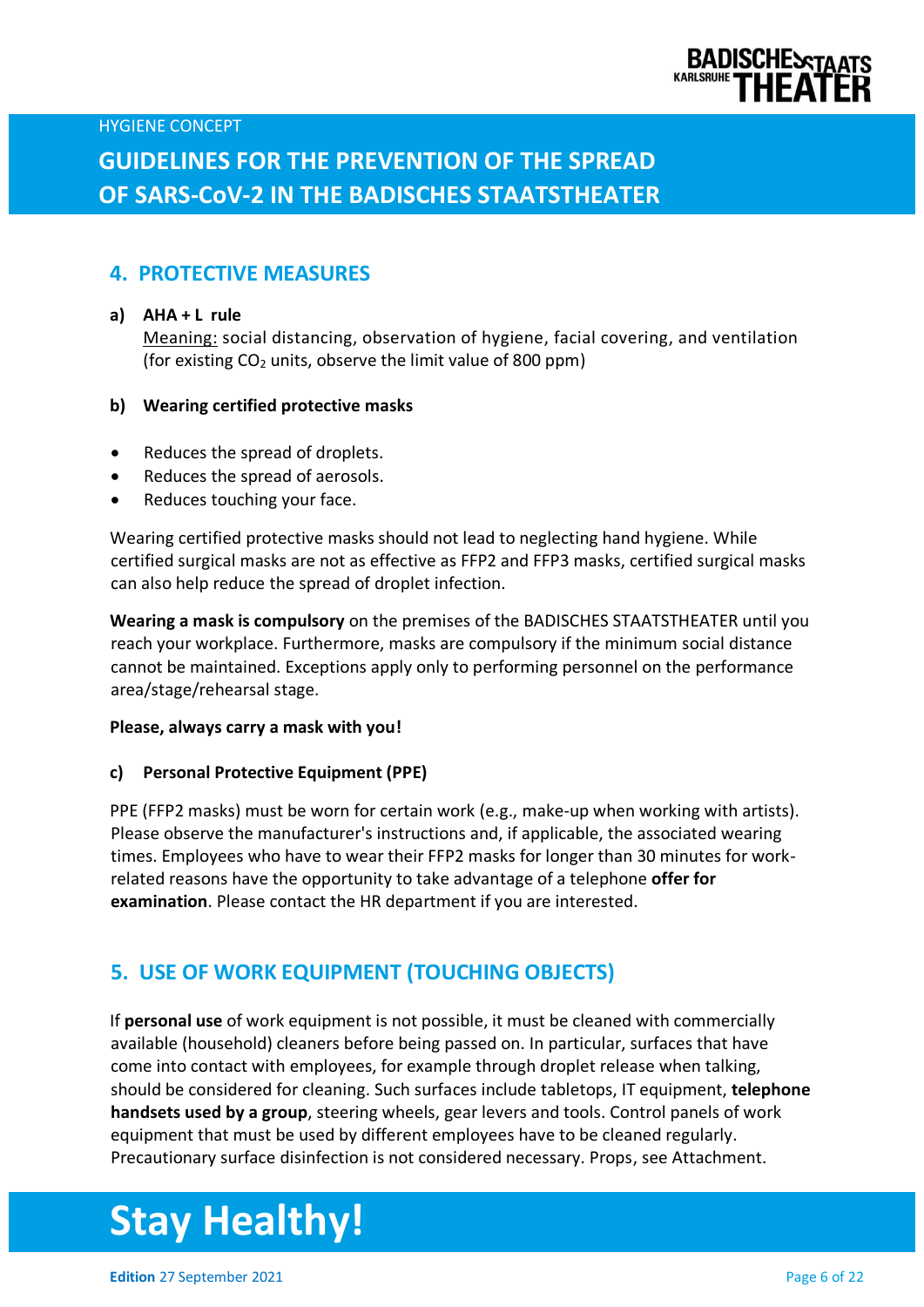

## **GUIDELINES FOR THE PREVENTION OF THE SPREAD OF SARS-CoV-2 IN THE BADISCHES STAATSTHEATER**

### **6. WORK ORGANISATION MEASURES**

- Separate working and break times (e.g., 2-shift operation).
- Separation measures.
- Forming small and fixed teams.
- Shifting starting times.
- Working from home/home office (where possible).

Even when several employees work together, e.g., in assembly, the minimum social distance between employees must be ensured. Where this is technically or organizationally not guaranteed, alternative measures (e.g. wearing protective masks) must be taken.

**Testing and vaccinations** are additional components in the catalogue of measures. They can prevent outbreaks and, thus, new clusters.

### **7. DUTY TO WORK**

Duty to work continues to be compulsory. Though, the performance of work must be adapted to the situation. This is to be organized by respective supervisor in cooperation with the employees. This includes, for example,

- that fewer employees work in one room in order to maintain the applicable hygienic safety distance,
- that the applicable hygiene rules are to be observed,
- that in certain cases working from home by the hour or day is made possible,
- that, if necessary, on-call duty is arranged.
- In general, there is no entitlement to work from home. Non-vaccinated persons in Baden-Württemberg are not entitled to their pay in the event of quarantine. The reimbursement benefit for employers according to the German Infection Protection Act does not apply. Regulations on how the State of Baden-Württemberg as employer implements this requirement are not yet available to the BADISCHES STAATSTHEATER. This information will be provided later.

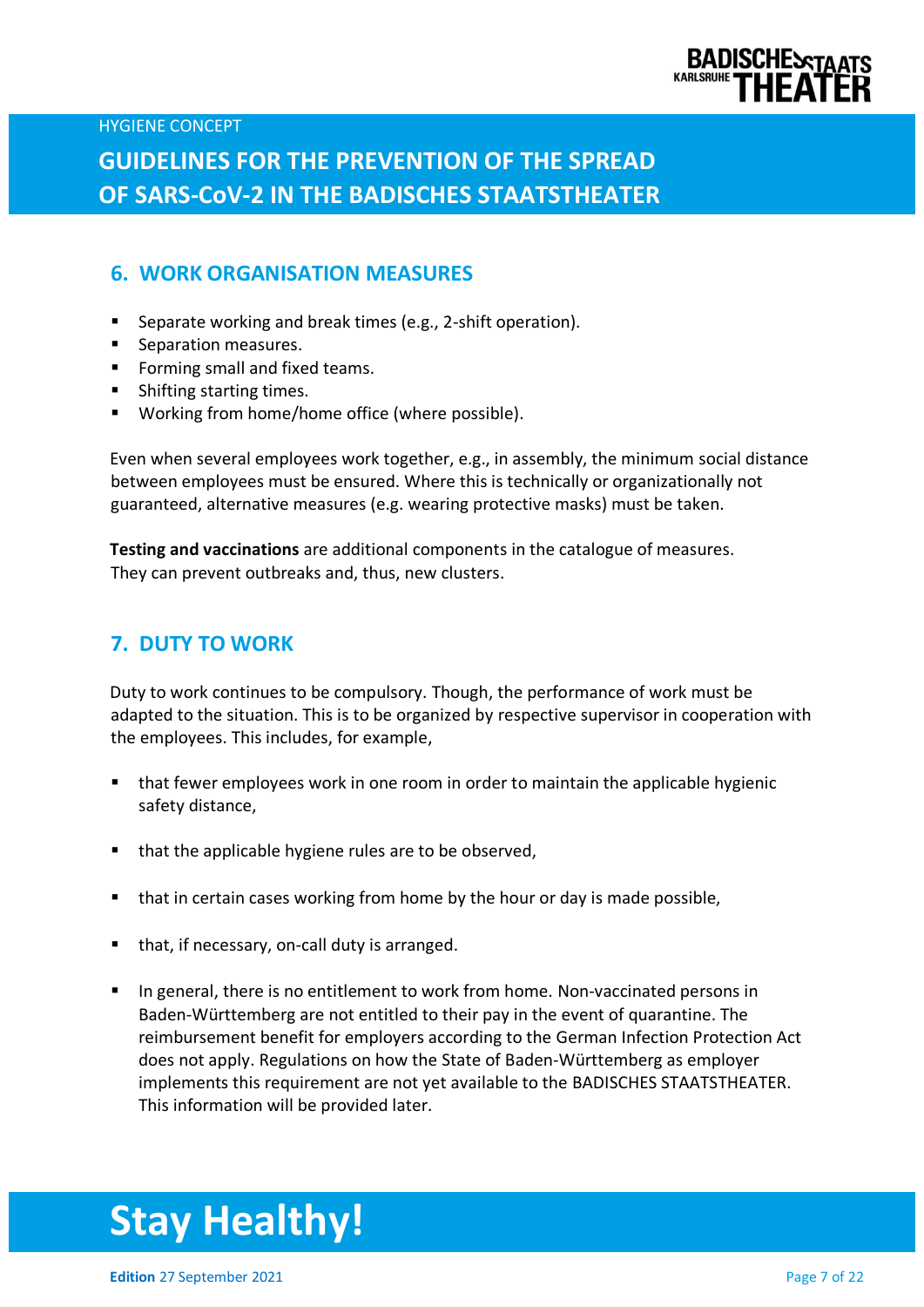

### **8. ROOMS**

#### **a) Cleaning of rooms (incl. WC / showers / others)**

Rooms are cleaned once a day with commercially available all-purpose cleaners. Sanitary rooms are cleaned twice a day with sanitary cleaner. Surfaces which are frequently contacted such as door handles, light switches, soap dispensers or the control panels in the lifts are disinfected twice daily. Heavily frequented rooms are cleaned twice a day. Regulations on the frequency and scope of cleaning and disinfection are also laid down in the respective German Risk Identification and Assessment (**Gefbu**, Gefährdungsbeurteilung).

#### **b) Airing of rooms**

As a rule of thumb, the following applies to general office rooms and meeting rooms:

- Per 10 sqm / one person
- Ventilate every 20 minutes. Leave the room at the same time.

Rooms (e.g., orchestra rehearsal room, STUDIO, etc.) with **air-conditioning and ventilation systems** (called **RLT**) are run with 100 % fresh air in the main building and in the **INSEL**.

In the **Nancy Halle** there is a recirculation system, the harmlessness of which has been confirmed by the city authorities. Due to the size and leakiness of the rooms, there is a sufficient volume of air. The filters have been upgraded, so it now takes longer to heat up the halls.

Please refer to the notices for room ventilation in the **Nancy Halle**.

#### **c) Use of dressing rooms, stand-by rooms, and recreation rooms**

The use of the artists' dressing rooms is currently restricted in order to maintain performance operations under coronavirus conditions (see Attachment).

Stand-by rooms and the canteen are to be used at different times. Here, the minimum social distance of 1.5 m also applies.

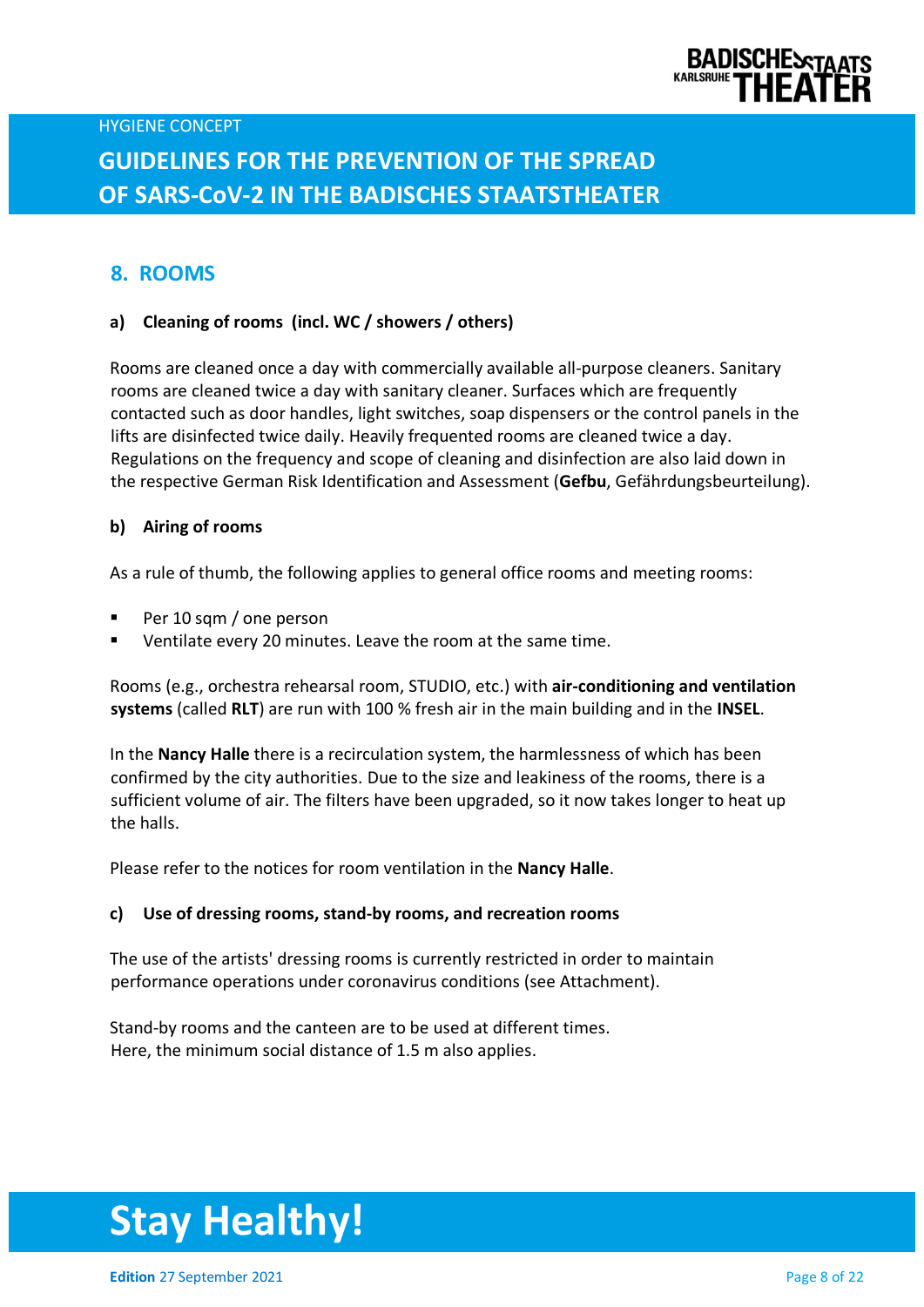

# **GUIDELINES FOR THE PREVENTION OF THE SPREAD OF SARS-CoV-2 IN THE BADISCHES STAATSTHEATER**

### **9. STAY**

Unnecessary stay on the premises of the BADISCHES STAATSTHEATER is prohibited. For the protection of employees, special work areas, e.g., the stages (ref. General Safety Instructions) are only to be entered with a work order and then left again immediately. Avoid unnecessary contact, instead use means of communication such as telephone, e-mail, and video conferencing.

### **10. INFORMATION FOR TRAVELLERS TO AND FROM RISK AREAS (FOREIGN COUNTRIES)**

Please complete the form available at the gate if you have been in a risk area within the last 10 days. A risk area in the sense of the Baden-Württemberg **Coronavirus Regulation on Entry (short: Corona Entry Regulation)** is a country or region **outside** the Federal Republic of Germany.

### **a) For persons entering from risk areas (foreign countries) there is a compulsory registration to comply with the quarantine:**

Those wishing to enter must register digitally in advance at [www.einreiseanmeldung.de.](http://www.einreiseanmeldung.de/)

The online registration must take place before entry. This registration is equivalent to a notification to the public health authority. Furthermore, observe all applicable regulations regarding compliance with the quarantine obligation. Coordinate further procedures with the public health authority.

Please do not enter the BADISCHES STAATSTHEATER until you have consulted the public health authority and if you do not show any symptoms.

#### **b) You are an employee and want to travel to a risk area (foreign country)?**

Please only travel privately if it is absolutely necessary. Please take note of respective indications. You are responsible for complying with the current regulations in Germany. Please inform yourself in good time.

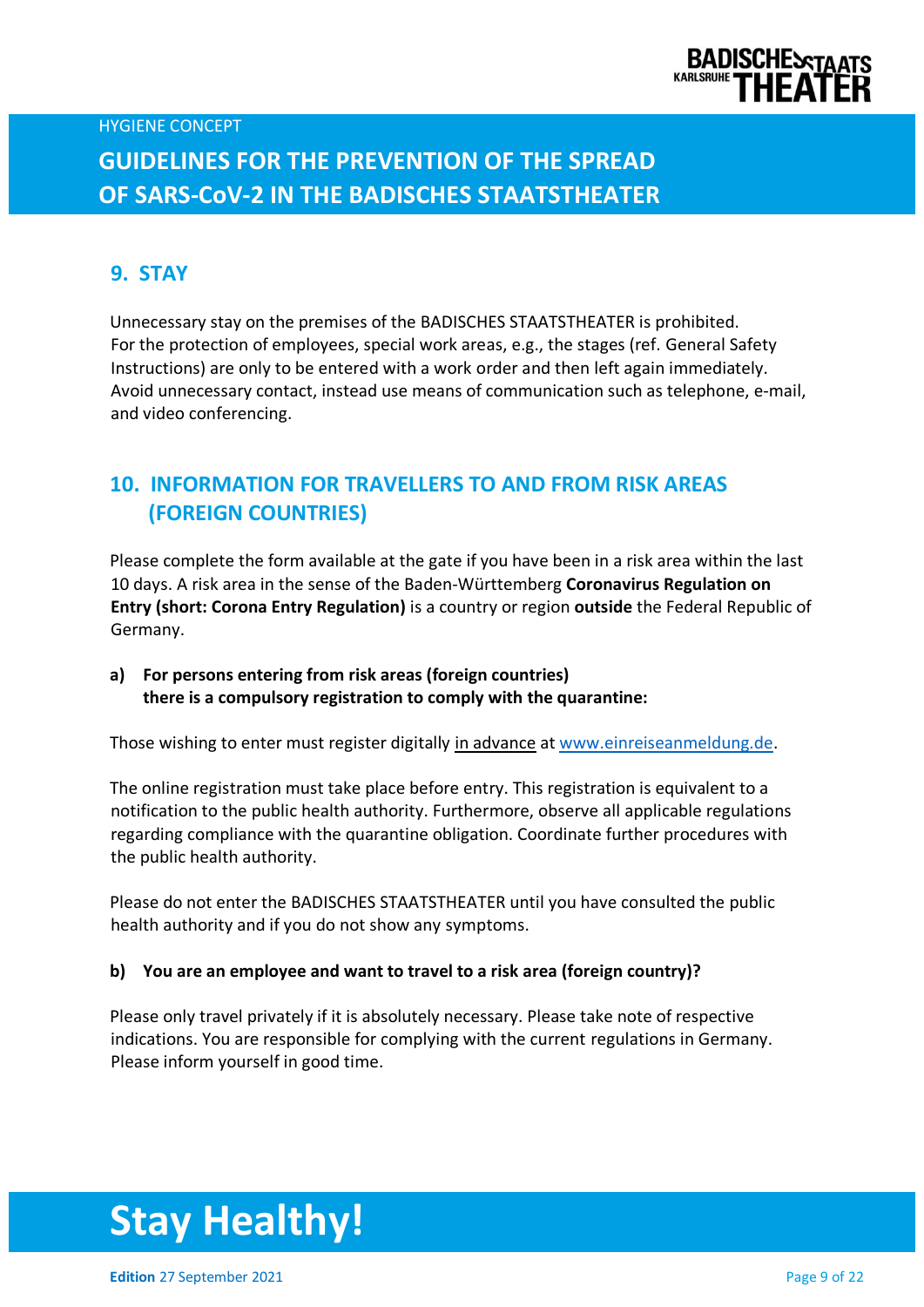

# **GUIDELINES FOR THE PREVENTION OF THE SPREAD OF SARS-CoV-2 IN THE BADISCHES STAATSTHEATER**

**c) Are you a cross-border commuter? Please inform yourself daily about the current regulations.**

Please note the current regulations applicable to your region.

#### **The current sources for the regulations:**

[https://www.baden-](https://www.baden-wuerttemberg.de/fileadmin/redaktion/dateien/PDF/Coronainfos/210729_Auf_einen_Blick_EN.pdf)

wuerttemberg.de/fileadmin/redaktion/dateien/PDF/Coronainfos/210729 Auf einen Blick [EN.pdf](https://www.baden-wuerttemberg.de/fileadmin/redaktion/dateien/PDF/Coronainfos/210729_Auf_einen_Blick_EN.pdf)

[https://www.baden-wuerttemberg.de/en/service/aktuelle-infos-zu-corona/verordnung](https://www.baden-wuerttemberg.de/en/service/aktuelle-infos-zu-corona/verordnung-fuer-ein-und-rueckreisende/)[fuer-ein-und-rueckreisende/](https://www.baden-wuerttemberg.de/en/service/aktuelle-infos-zu-corona/verordnung-fuer-ein-und-rueckreisende/)

[https://www.baden-wuerttemberg.de/en/service/aktuelle-infos-zu-corona/uebersicht](https://www.baden-wuerttemberg.de/en/service/aktuelle-infos-zu-corona/uebersicht-corona-verordnungen/)[corona-verordnungen/](https://www.baden-wuerttemberg.de/en/service/aktuelle-infos-zu-corona/uebersicht-corona-verordnungen/)

<https://corona.karlsruhe.de/aktuelle-rechtsvorschriften>

#### **d) Explanatory notes for travelers returning from risk areas (foreign countries):**

For employees, the regulation of the Baden-Württemberg Ministry of Social Affairs and Integration on quarantine measures for entry and return travelers to reduce the spread of the virus SARS-CoV-2 (**Corona Entry Regulation**) applies in its current version.

#### **Have you been in a risk area (foreign country) within the last 10 days before entering Baden-Württemberg?**

Employees who enter Baden-Württemberg and have been in a risk area at any time within 10 days prior to entry are generally obliged to go into quarantine for a further 10 days or 14 days depending on the classification of the risk area unless an exceptional case according to **§ 2** of the Baden-Württemberg **Corona Entry Regulation** applies. The classification of risk areas and virus-variant areas is based on the publications of the **Robert Koch Institute** and is published on the homepage of the Baden-Württemberg Ministry of Social Affairs and Integration:

[https://www.rki.de/EN/Home/homepage\\_node.html;jsessionid=17CC26A79A734BFBA5A5A](https://www.rki.de/EN/Home/homepage_node.html;jsessionid=17CC26A79A734BFBA5A5A28C444B2C41.internet102) [28C444B2C41.internet102](https://www.rki.de/EN/Home/homepage_node.html;jsessionid=17CC26A79A734BFBA5A5A28C444B2C41.internet102)

and

[https://www.rki.de/DE/Content/InfAZ/N/Neuartiges\\_Coronavirus/Transport/Archiv\\_Risikog](https://www.rki.de/DE/Content/InfAZ/N/Neuartiges_Coronavirus/Transport/Archiv_Risikogebiete/Risikogebiete_aktuell_en.pdf?__blob=publicationFile) [ebiete/Risikogebiete\\_aktuell\\_en.pdf?\\_\\_blob=publicationFile](https://www.rki.de/DE/Content/InfAZ/N/Neuartiges_Coronavirus/Transport/Archiv_Risikogebiete/Risikogebiete_aktuell_en.pdf?__blob=publicationFile)

# **Stay Healthy!**

**Edition** 27 September 2021 **Page 10 of 22**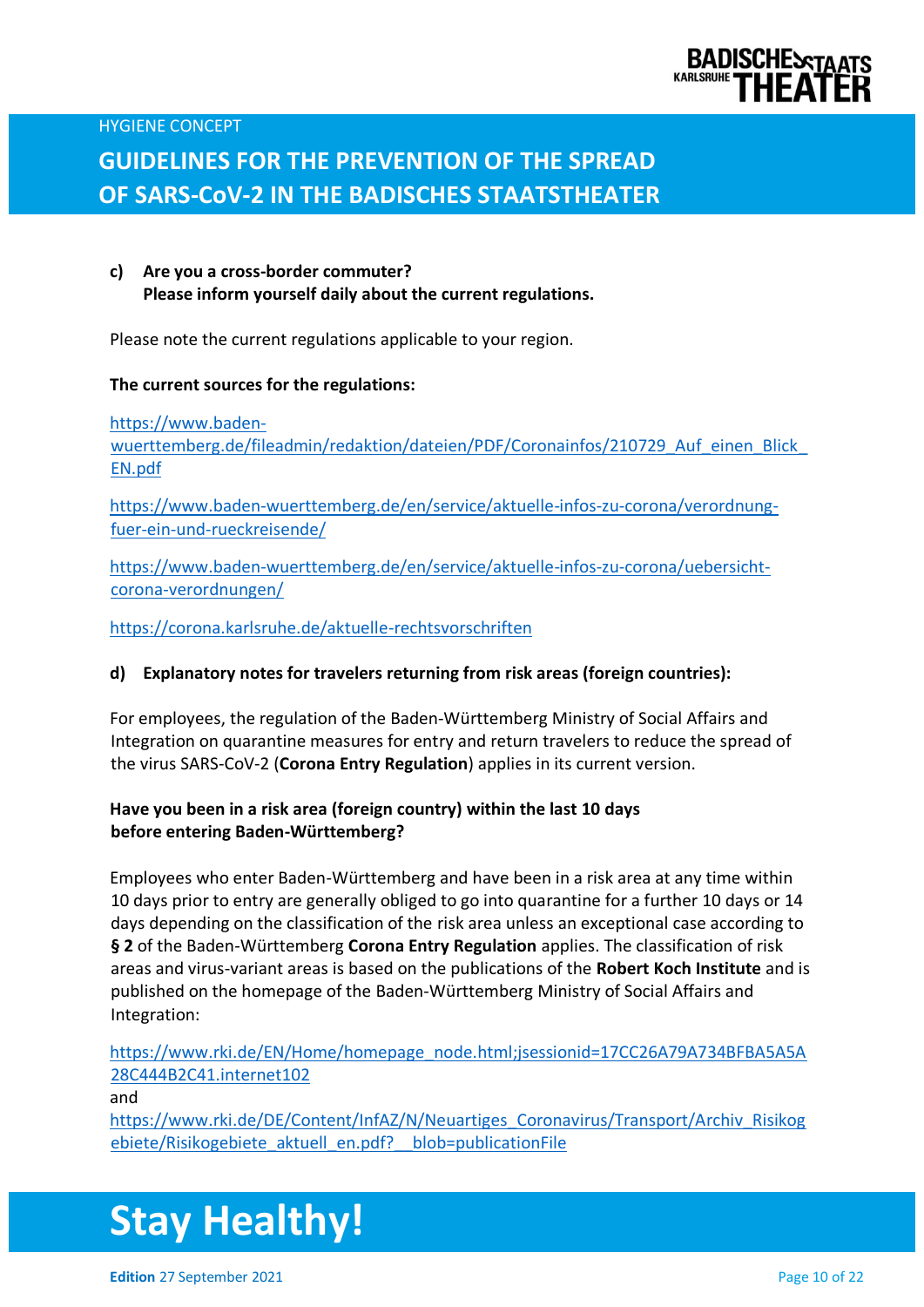

# **GUIDELINES FOR THE PREVENTION OF THE SPREAD OF SARS-CoV-2 IN THE BADISCHES STAATSTHEATER**

#### **Continued payment of wages during quarantine**

In the event of quarantine due to travel, the regulations on the "general duty" mentioned in item 7 shall also apply.

If the duty to work cannot be fulfilled by home office/working from home, there is, in principle, no entitlement to remuneration under the Collective Agreement during this time. A compensation payment according to the German Infection Protection Act (§ 56 IfSG) may be omitted for non-vaccinated persons.

#### **11. BUSINESS TRIPS**

Business trips to virus-variant areas are not permitted. For travel to high-risk areas, the degree of immunization is decisive. Approval is granted after prior clarification of the current status with the travel office (Mrs. Wenk / Mrs. Böck).

If possible, only one person should be in the vehicle during business trips at home. If in exceptional cases this is not possible, all passengers (except the driver) must wear FFP2 masks. Window ventilation – no recirculation of the ventilation (at least level 2)!

#### **12. SECONDARY EMPLOYMENT**

Secondary activities/part-time jobs that employees wish to carry out in risk areas (virusvariant and high-risk areas) are not permitted.

In the case of secondary employment in Germany, it must always be examined whether there are any conflicting official interests in the individual case. But if the secondary employment was already approved before  $1<sup>st</sup>$  November 2020, it may be carried out. Likewise, regular secondary employment (e.g., teaching at the music academy, stocking shelves in the supermarket, etc.) may still be carried out.

#### **13. EXTERNAL PERSONS**

The number of external persons shall be reduced to the minimum necessary. Every external person (craftsmen, guests, etc.) must register at the gate each time they visit.



**Edition** 27 September 2021 **Page 11 of 22**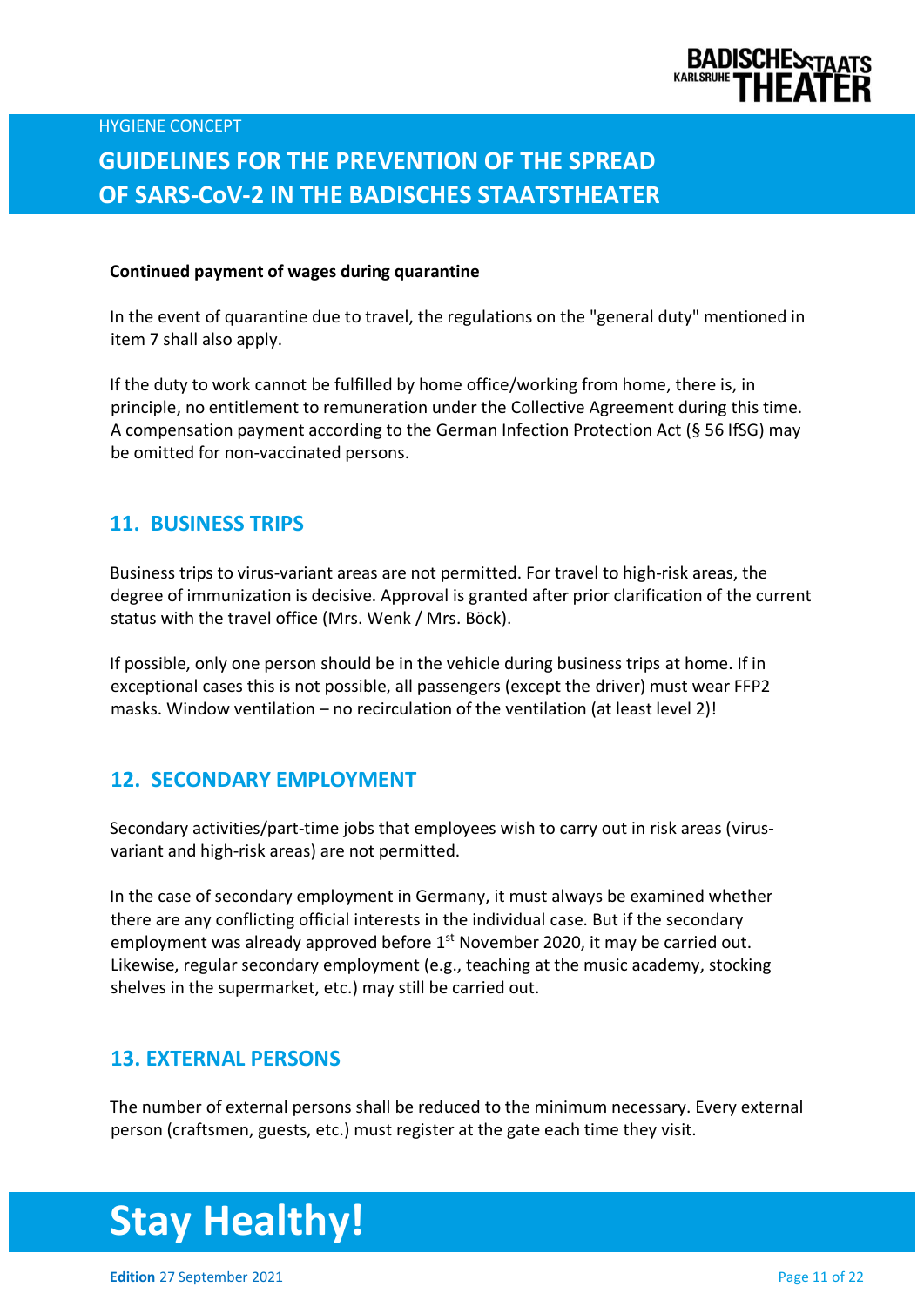

# **GUIDELINES FOR THE PREVENTION OF THE SPREAD OF SARS-CoV-2 IN THE BADISCHES STAATSTHEATER**

### **14. CONCEPT FOR THE PERFORMANCES**

**§ 10** of the Baden-Württemberg **CoronaVO** is decisive for the safety of event visitors (step-by-step plan).

- Adherence to the social distance rule of at least 1.5 m between persons.
- Observance of the general hygiene rules.
- Wearing a certified protective mask.

### **15. INSTRUCTION, DOCUMENTATION, AND CHECKING OF THE RULES**

Employees must be instructed regularly by the responsible manager with regard to these guidelines, in particular, with regard to the general hygiene rules.

The risks of exposure to the coronavirus shall assessed for each production in the **Corona Gefbu** (= Gefährdungsbeurteilung ≈ Corona Risk Identification and Assessment). The respective division managers (directors) are responsible for this. The respective department manager is responsible for the **Gefbu** of his/her department.

For on-site inspections of the measures, a supervising person is to be appointed by the employer or on his behalf by the respective division or department management and instructed in this regard. It is recommended that employees from the respective area of activity be appointed as **Coronavirus Coordinator** who are to inform the department management of the deficit in the event of repeated violations. The department management must immediately work towards a solution. In order to exercise their tasks independently, Coronavirus Coordinators shall be exempt from other activities that may interfere with their supervisory duties.

These updated guidelines are announced by the theatre management and came into effect on 27th September 2021.

#### **The Theatre Management**

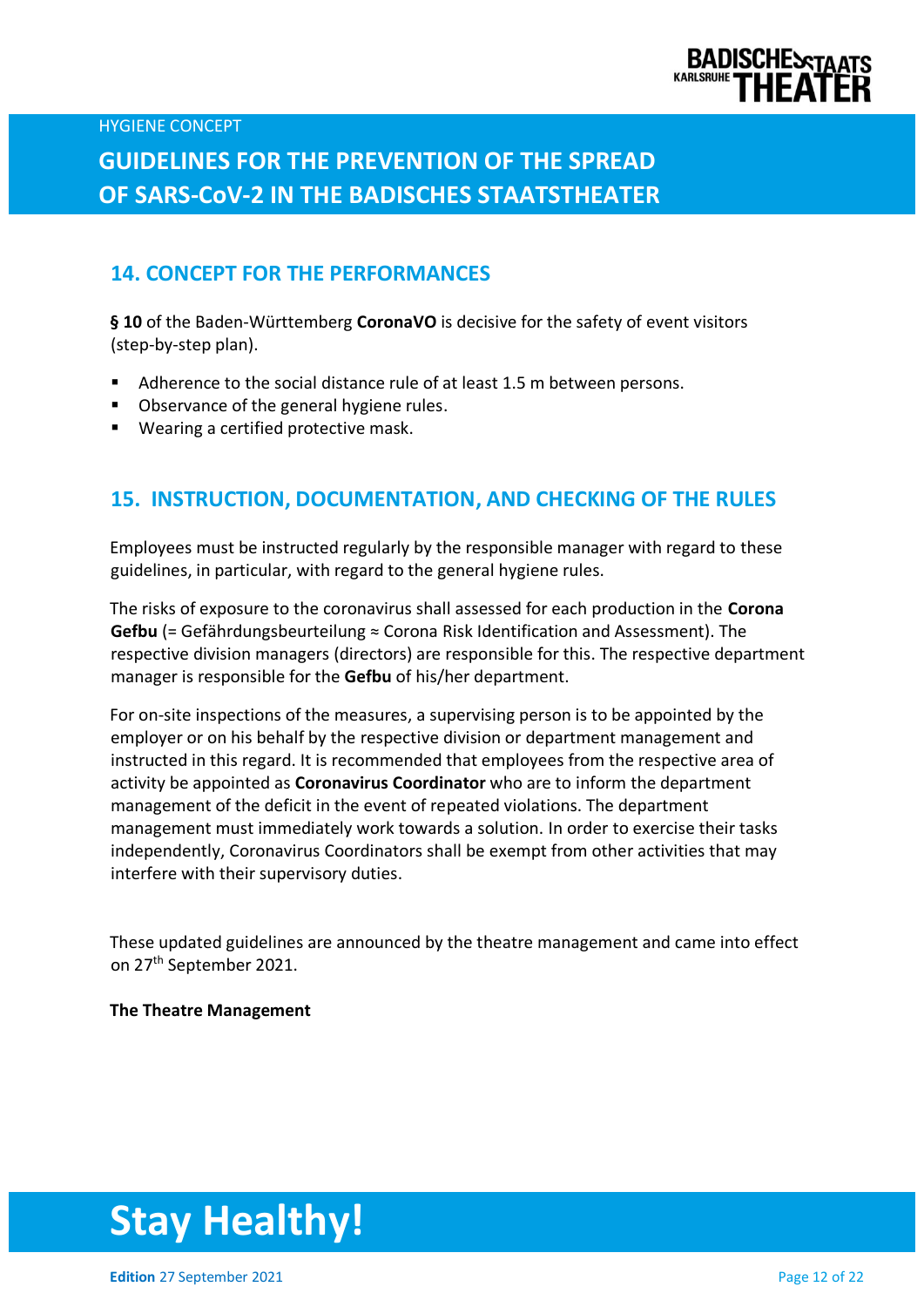

### **16. APPENDIX**

| Social distances for stage presentation            | p. 15 |
|----------------------------------------------------|-------|
| Occupancy of dressing rooms                        | p. 15 |
| <b>Occupancy of meeting rooms</b>                  | p. 16 |
| <b>Measures Costume, Make-up, Sound, and Props</b> | p. 17 |
| Costume                                            | p. 17 |
| Make-up                                            | p. 19 |
| Microphones                                        | p. 20 |
| Props                                              | p. 20 |
| Use of showers                                     | p. 20 |
| <b>Certified protective mask</b>                   | p. 21 |

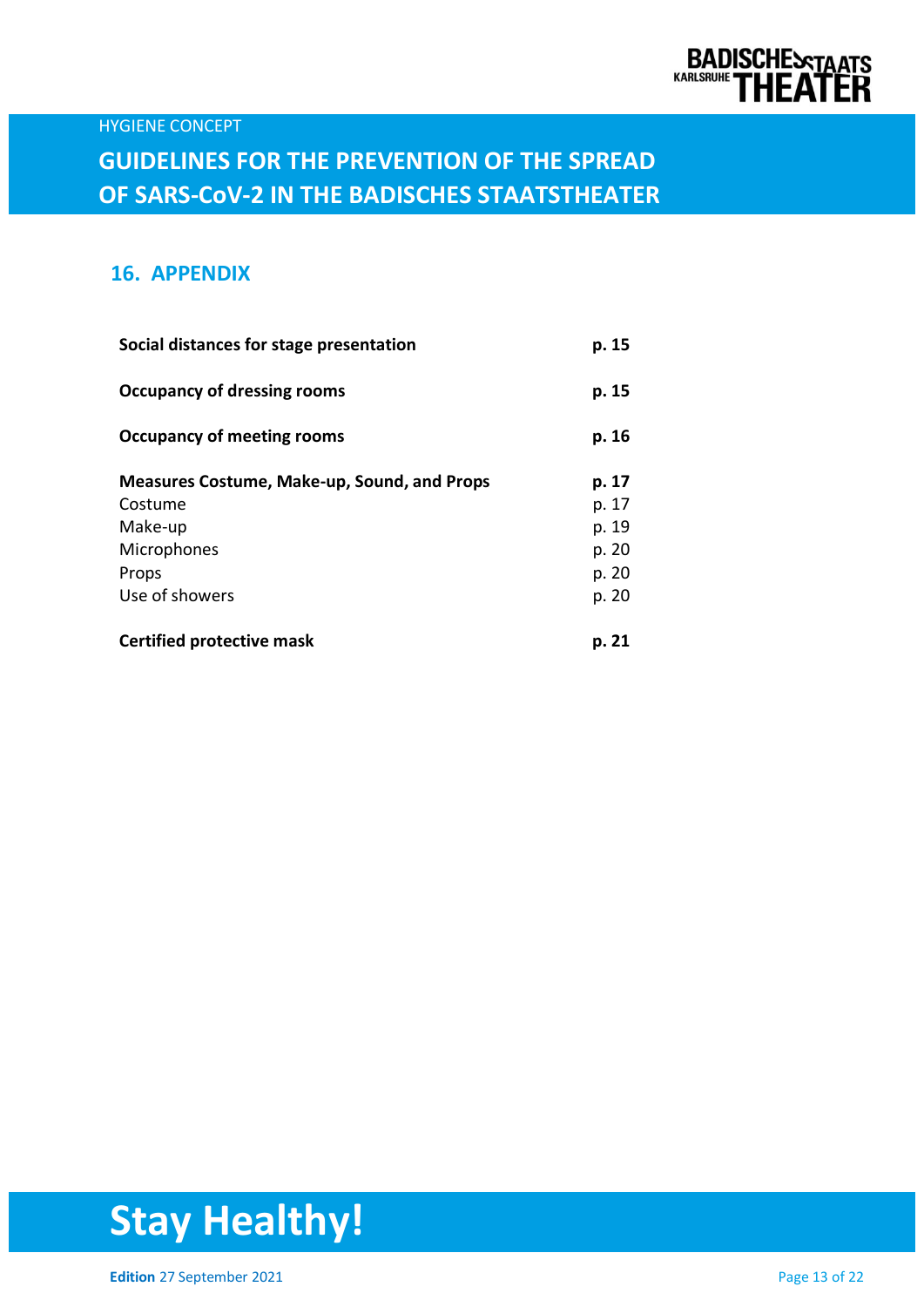### **SOCIAL DISTANCES FOR STAGE PRESENTATION**

| <b>Style</b>                               |                                                                                                      | <b>VBG</b><br>[m]        | <b>BST</b><br>overall<br>[m] | GH <sup>1</sup><br>[m] | KH <sup>2</sup><br>[m] | <b>STUDIO3</b><br>[m]   | <b>INSEL4</b><br>[m] | Nancy <sup>5</sup><br><b>Halle</b><br>[m] |
|--------------------------------------------|------------------------------------------------------------------------------------------------------|--------------------------|------------------------------|------------------------|------------------------|-------------------------|----------------------|-------------------------------------------|
| Speaking, statically                       | In speech direction,<br>statically                                                                   |                          | $\overline{4}$               | $\ast$                 | $3***$                 | $3***$                  | $3***$               | 4                                         |
| Speaking, statically                       | In all other directions<br>(not speech direction)                                                    | $\overline{\phantom{0}}$ | 3                            | $\overline{3}$         | $1.5***$               | $1.5***$                | $1.5***$             | 3                                         |
| Dancing, singing,<br>speaking excessively* |                                                                                                      | $6\phantom{1}6$          | $6\phantom{1}$               | $\boldsymbol{6}$       | $3***$                 | $3***$                  | $3***$               | 6                                         |
| Dancing, singing,<br>speaking excessively* | In all other directions                                                                              | $\overline{3}$           | 3                            | 3                      | $\overline{3}$         | $\overline{\mathbf{3}}$ | 3                    | 3                                         |
| Not speaking                               |                                                                                                      |                          | $\overline{2}$               | $\overline{2}$         | $1.5***$               | $1.5***$                | $1.5***$             | $\overline{2}$                            |
| Not speaking                               | Running one after the<br>other $-$ without speaking,<br>for short interaction (<2 min.)              |                          | $\overline{2}$               | $\overline{2}$         | $1.5***$               | $1.5***$                | $1.5***$             | $\overline{2}$                            |
| Not speaking                               | To go/run past sb.<br>without speaking,<br>for short interaction (<2 min.),<br>without stopping.     |                          | $\overline{2}$               | $\overline{2}$         | $1.5***$               | $1.5***$                | $1.5***$             | $\overline{2}$                            |
|                                            | Paths are crossing.<br>Note: For Interactions where<br>sb is speaking, the above<br>distances apply. |                          | $\overline{2}$               | $\overline{2}$         | $1.5***$               | $1.5***$                | $1.5***$             | $\overline{2}$                            |
| All musicians                              | Except<br>wind instruments                                                                           | $\overline{2}$           | $\overline{2}$               | $\overline{2}$         | $\overline{2}$         | $\overline{2}$          | $\overline{2}$       | $\overline{2}$                            |
| Wind instruments                           |                                                                                                      | $\overline{3}$           | $\overline{3}$               | 3                      | 3                      | $\overline{3}$          | 3                    | 3                                         |
| When singing                               | Statically, into the other<br>direction with<br>protection/acrylic glass                             |                          | $\overline{2}$               | $\overline{2}$         | $\overline{2}$         | $\overline{2}$          | $\overline{2}$       | $\overline{2}$                            |
| Distance to the<br>conductor, musicians    |                                                                                                      | $\overline{3}$           | 3                            | 3                      | $\overline{3}$         | $\overline{3}$          | 3                    | $\overline{3}$                            |
| Distance to the<br>conductor, singer       |                                                                                                      | $6\phantom{1}6$          | 6                            | $6\phantom{1}$         | 6                      | $6\phantom{1}6$         | 6                    | 6                                         |

<sup>1</sup> Air-conditioning and ventilation system (called RLT) only in the auditorium filter F7

<sup>3</sup> RLT RLT filter F7

 $4$  RLT

<sup>5</sup> Recirculation system, change of filter, continue to ventilate every hour filter F9

\* No evaluation at present

\*\* Can only be reduced to 3 m if <800 ppm CO<sub>2</sub> is detected and recorded in the **Gefbu**<br>\*\*\* Can only be reduced to 1.5 m if <800 ppm Co<sub>2</sub> is detected and recorded in the Gefbu

Can only be reduced to 1.5 m if <800 ppm Co<sub>2</sub> is detected and recorded in the Gefbu The distances for ballet are regulated in the **Gefbu Ballet**.

# **Stay Healthy!**

**Edition** 27 September 2021 **Page 14 of 22** 

filter M6 (responsibility of the city authorities)<br>filter F9

<sup>&</sup>lt;sup>2</sup> RLT RLT filter F7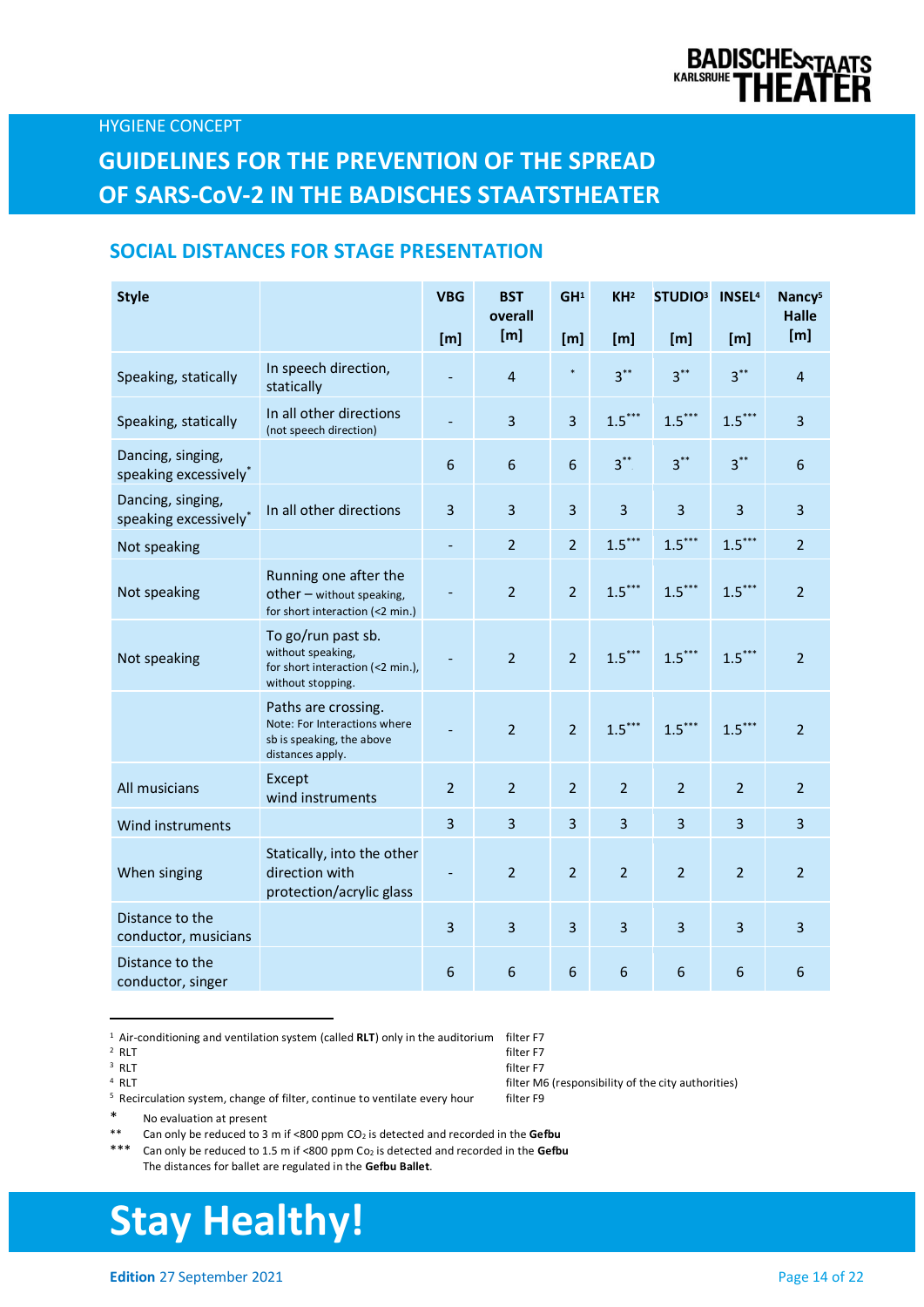

## **GUIDELINES FOR THE PREVENTION OF THE SPREAD OF SARS-CoV-2 IN THE BADISCHES STAATSTHEATER**

### **OCCUPATION OF DRESSING ROOMS** as of 27<sup>th</sup> September 2021

Observe the maximum number of persons allowed staying in the dressing room during rehearsals and performances, assuming regular airing.

| <b>Room 528</b><br>STUDIO dressing room                                                                             | Max. number of persons in the room at the same time:                   |
|---------------------------------------------------------------------------------------------------------------------|------------------------------------------------------------------------|
| Room 237 (KH)                                                                                                       | Max. number of persons in the room at the same time:                   |
| Workroom dresser - Ladies                                                                                           | $\overline{2}$                                                         |
| Room - Dressing rooms Ladies - Solo<br>$233 - 236$ (KH) $- 4$ dressing rooms<br>$208 - 210$ (GH) - 3 dressing rooms | Max. number of persons in the room at the same time:<br>$\overline{2}$ |
| Rooms 203 + 205                                                                                                     | Max. number of persons in the room at the same time:                   |
| Dressing rooms Ladies - Chorus                                                                                      | 1 <sub>3</sub>                                                         |
| <b>Room 207</b>                                                                                                     | Max. number of persons in the room at the same time:                   |
| Dressing room Ladies - Chorus                                                                                       | $\overline{2}$                                                         |
| <b>Room 200</b>                                                                                                     | Max. number of persons in the room at the same time:                   |
| Dressing room Ladies - Extras                                                                                       | 5                                                                      |
| <b>Room 201</b>                                                                                                     | Max. number of persons in the room at the same time:                   |
| Dressing room Ladies - Ballet                                                                                       | 4                                                                      |
| <b>Room 205</b>                                                                                                     | Max. number of persons in the room at the same time:                   |
| Dressing room Ladies - Chorus                                                                                       | $\overline{2}$                                                         |
| Room 214 (GH)<br>Recreation Room Ladies - Dresser                                                                   | Closed until further notice, as no airing is possible                  |
| Room 300 (KH)                                                                                                       | Max. number of persons in the room at the same time:                   |
| <b>Workroom Dresser</b>                                                                                             | $\mathbf{1}$                                                           |
| Room - Dressing rooms Men - Solo<br>$331 - 336$ (KH) - 6 dressing rooms<br>309 - 315 (GH) - 7 dressing rooms        | Max. number of persons in the room at the same time:<br>2              |
| Room 306 (GH)                                                                                                       | Max. number of persons in the room at the same time:                   |
| Workroom dresser                                                                                                    | $\overline{2}$                                                         |
| <b>Room 305</b>                                                                                                     | Max. number of persons in the room at the same time:                   |
| Dressing rooms Men - Chorus                                                                                         | 12                                                                     |
| <b>Room 300</b>                                                                                                     | Max. number of persons in the room at the same time:                   |
| Dressing room Men - Chorus                                                                                          | $\overline{2}$                                                         |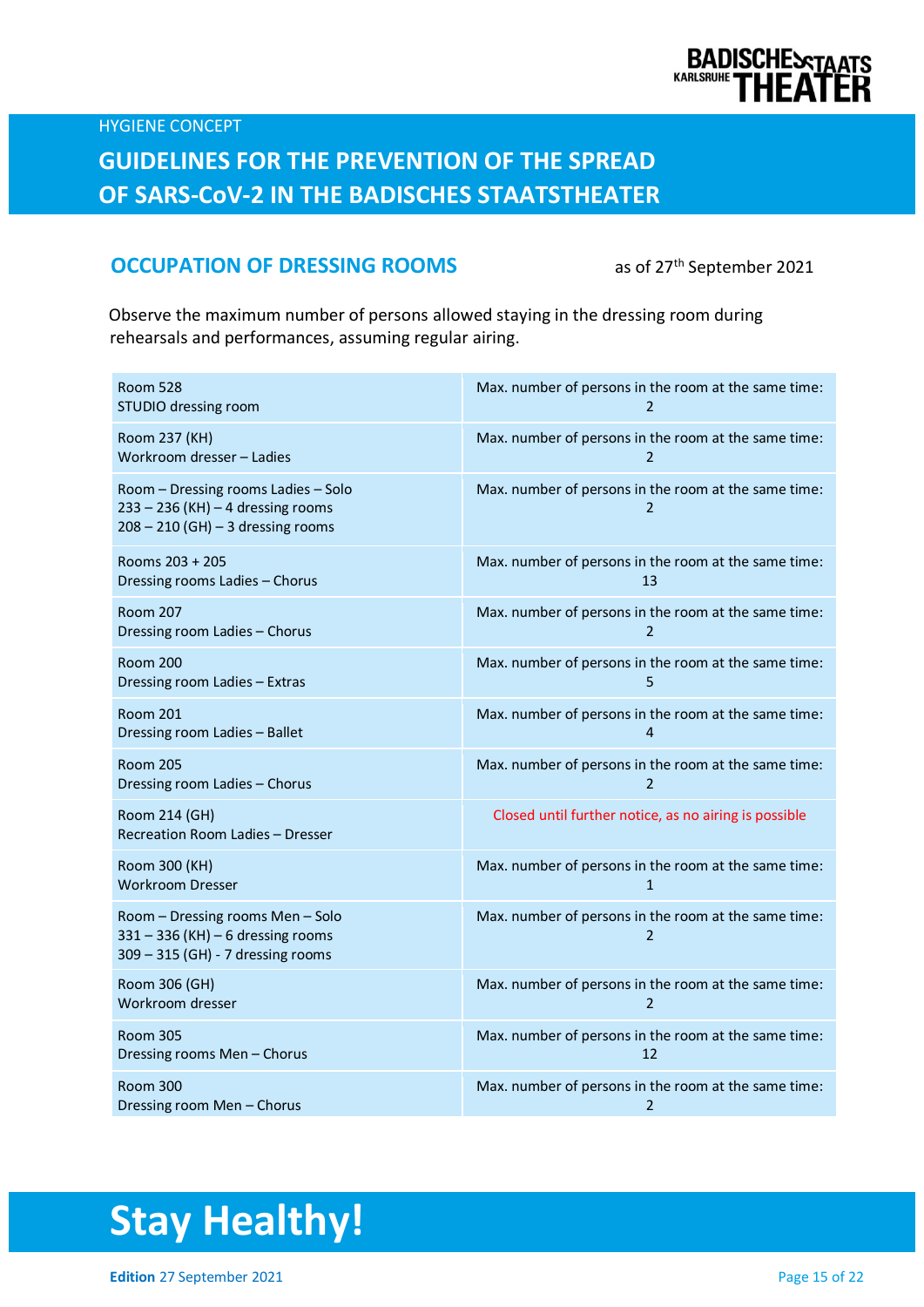

### **GUIDELINES FOR THE PREVENTION OF THE SPREAD OF SARS-CoV-2 IN THE BADISCHES STAATSTHEATER**

| Room 302<br>Dressing room Men – Ballet              | Max. number of persons in the room at the same time:<br>4 |
|-----------------------------------------------------|-----------------------------------------------------------|
| Room 301<br>Dressing room Men – Extras              | Max. number of persons in the room at the same time:<br>3 |
| Room 308<br>Dressing room Men – Solo                | Max. number of persons in the room at the same time:      |
| Room 319<br><b>Recreation Room</b><br>Men – Dresser | Closed until further notice, as no airing is possible     |
| Dressing room und Recreation Room<br><b>INSEL</b>   | Max. number of persons in the room at the same time:      |

### **OCCUPANCY OF MEETING ROOMS**

| <b>Meeting room</b>      | <b>Number of persons</b> |  |  |
|--------------------------|--------------------------|--|--|
| Ergotti                  | 10                       |  |  |
| Lower Foyer              | 30                       |  |  |
| PR <sub>2</sub>          | 11                       |  |  |
| Orchestra rehearsal room | 18                       |  |  |
| New Entry                | 42                       |  |  |
|                          |                          |  |  |

#### **Minimum social distances must always be observed!**

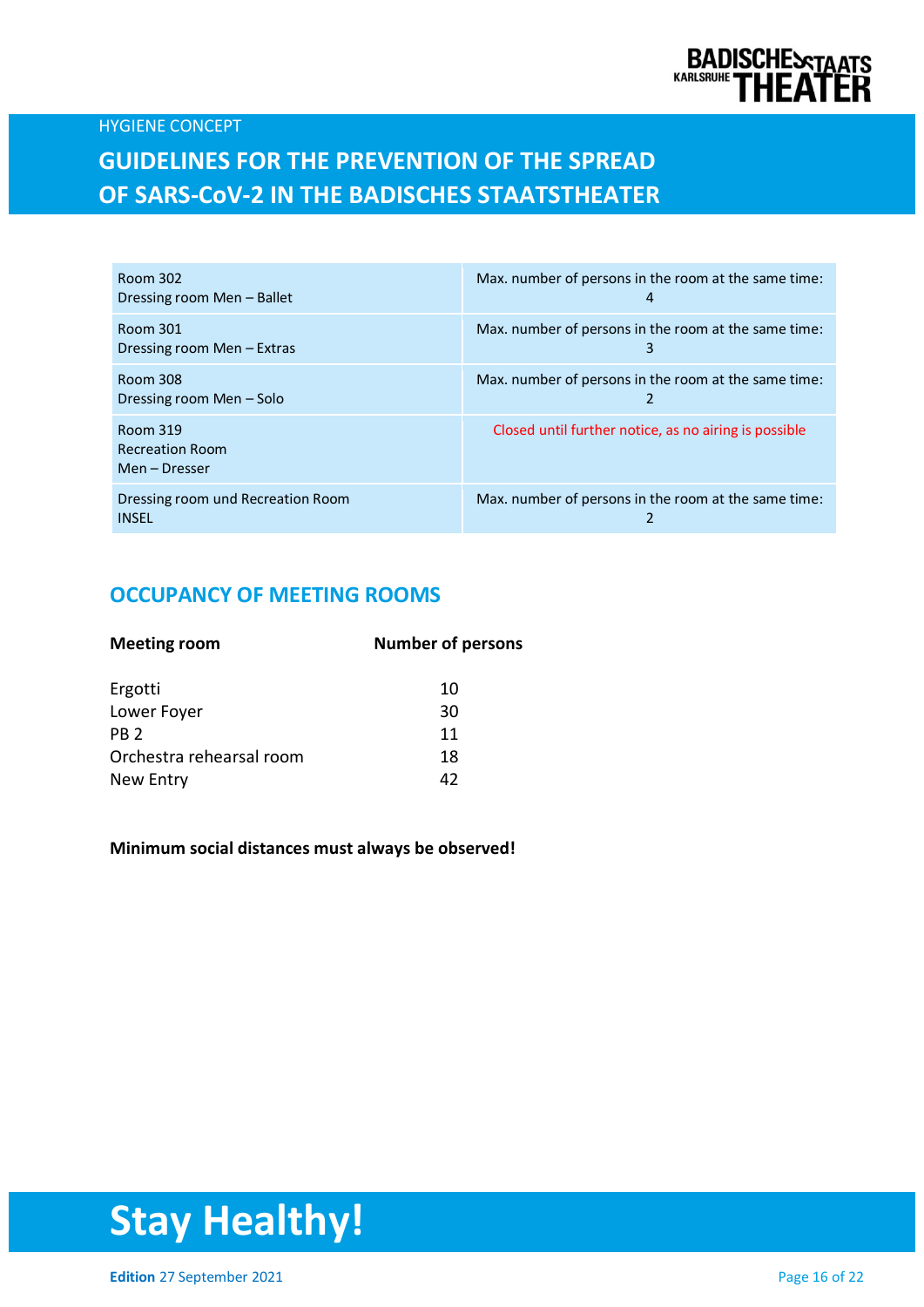

# **GUIDELINES FOR THE PREVENTION OF THE SPREAD OF SARS-CoV-2 IN THE BADISCHES STAATSTHEATER**

### **MEASURES COSTUME, MAKE-UP, SOUND, AND PROPS**

#### **COSTUME**

All rooms are equipped with  $CO<sub>2</sub>$  measuring devices. Regular ventilation and maximum occupancy rates must be observed.

Restricted use of the workshop rooms.

- Ladies' tailor shop: max. number of persons in the room at the same time: 12
- Men's tailoring: max. number of persons in the room at the same time: 10
- "Blue Salon": max. number of persons in the room at the same time: 3
- Costume assistance: max. number of persons in the room at the same time: 4

Guests shall use other rooms.

- $\checkmark$  Performers must wear masks after leaving the stage and, in case of multiple occupancy also in the respective dressing rooms.
- $\checkmark$  Guests must wear a protective mask throughout their stay in the workshops.
- $\checkmark$  Each performer needs his/her own personalized costume (incl. accessories) Exception: Double use is possible if the respective costume parts can be cleaned or washed between the individual uses.
- ✓ Limited fittings:
	- Only possible in parallel in separate booths / STUDIO rehearsal stage (follow signs).
	- Max. number of persons per fitting: 4 persons  $\rightarrow$  artist / wardrobe attendant / assistant / costume designer.
	- Start regularly on the hour / duration max. 45 min. / cleaning and airing afterwards.
	- Wearing of protective clothing, surgical masks and/or FFP2 masks, and gloves or adequate hand hygiene if gloves cannot be worn.
	- Persons with cold symptoms: Please stay at home and arrange a new appointment.
- $\checkmark$  Priority on washable (min. 40 °C / 1 h) materials and costume parts. (**Attention:** Washing by hand is not sufficient and does not count as washing !!!)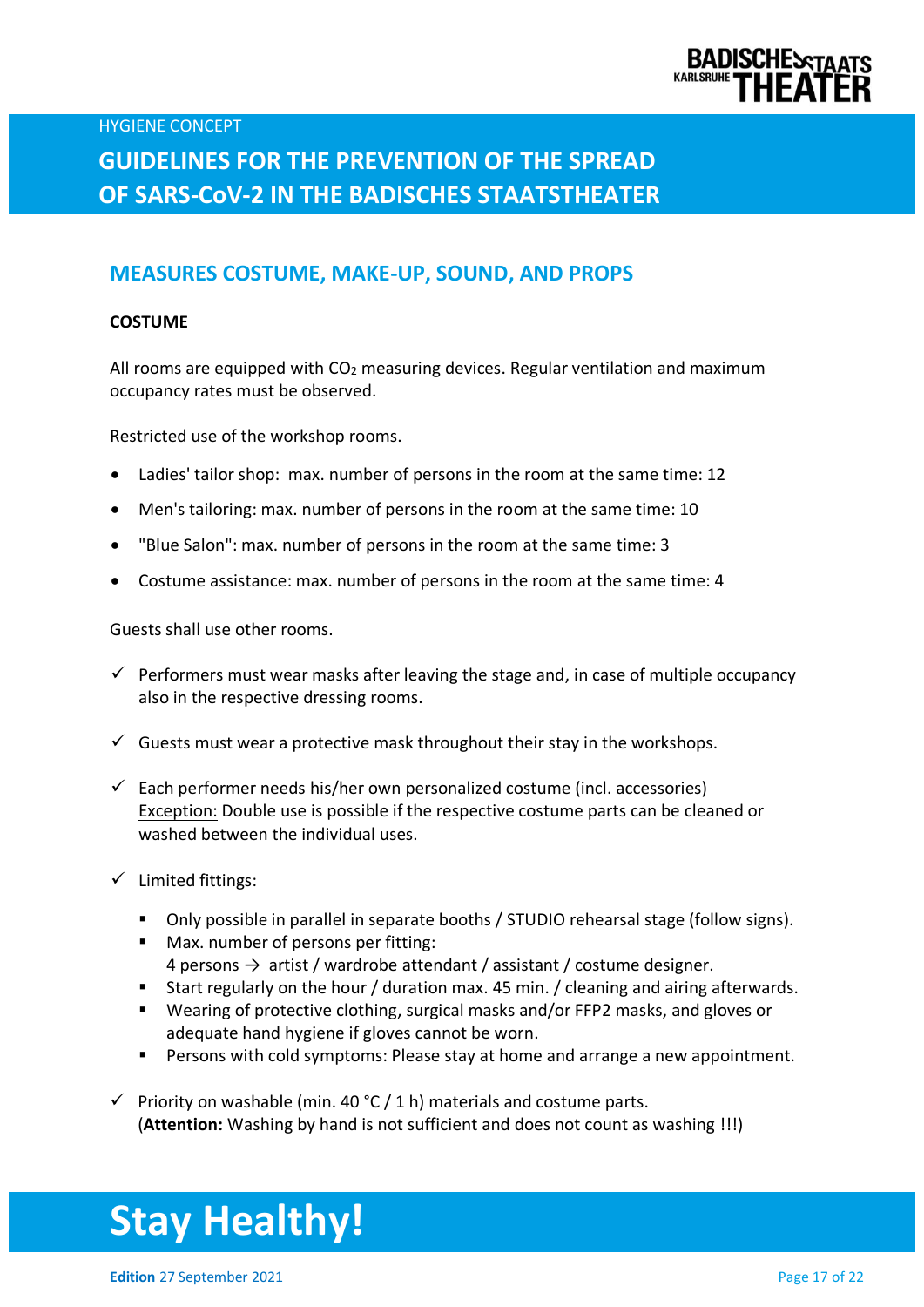

## **GUIDELINES FOR THE PREVENTION OF THE SPREAD OF SARS-CoV-2 IN THE BADISCHES STAATSTHEATER**

- $\checkmark$  Refrain from blood, soil, paint, etc.
- $\checkmark$  Deliveries / meetings only in small groups with certified masks and strictly limited in time.
- $\checkmark$  Restrictions on dressing room services (changing clothes, dressing and undressing, staying ...).
- $\checkmark$  CO<sub>2</sub> measurement in the cloakrooms; limit value 800 ppm.
	- Observe max. number of persons per dressing room / check signs on doors.
	- Adhere to protective and hygienic measures (AHA+L  $\approx$  social distancing, observation of hygiene, facial covering, and ventilation).
	- Wear protective clothing such as gowns and gloves (washable or disposable) plus FFP2 masks during the entire dressing room service. If gloves cannot be worn, ensure comprehensive hand hygiene.
	- Limit the time spent by staff in the dressing rooms to what is absolutely necessary.
	- Stay in the stage area only as far as absolutely necessary.
	- Changing clothes in the dressing room or stage area is possible to a limited extent or only from the back (e.g., zip / close corsets / "help into the coat" ...).
	- Provision of self-tests for voluntary self-testing of wardrobe staff before each main rehearsal / performance.
	- Dressing and hanging back of the used costume parts, incl. accessories, is done independently by the artists on provided costume racks or in boxes with laundry bags.
	- Wear a certified mask and gloves when refurbishing costumes. If gloves cannot be worn, please care for comprehensive hand hygiene.
- $\checkmark$  Fast re-dressing, so-called "lightning dressing" in the stage area is possible to a limited extent / by rear assistance, but not frontal. No crowding! Assistance is only possible one after the other (re-dressing / rearranging hair / if necessary, further support such as flight harness, etc.)
- $\checkmark$  Self-reliance on the part of the performers.

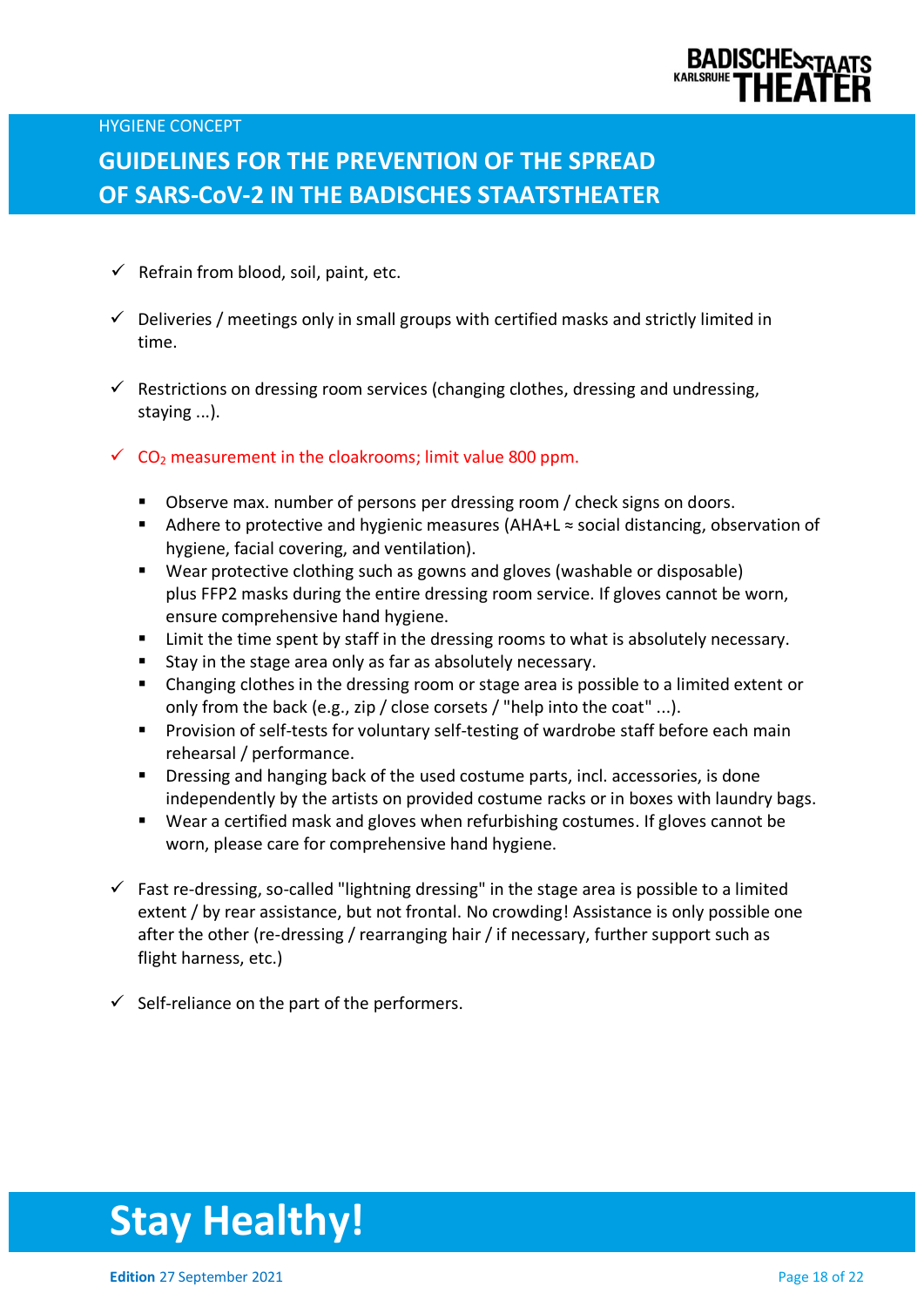

#### **Special case: Double performances**

- $\checkmark$  Re-installation for double performances will take place to the extent that the costumes are properly hung and placed.
- $\checkmark$  Ironing, spraying, repairs, drying, etc. are possible to a limited extent. No double use by different artists.

#### **MAKE-UP**

Working below the minimum social distance for longer than 10 minutes implies a high risk potential for the transmission of Covid-19.

#### **Performance schedule**

There is a total of 12 make-up places throughout the theatre.

| <b>Allocation</b> | GH.           | 7 make-up places                  |
|-------------------|---------------|-----------------------------------|
|                   | KH.           | 3 make-up places, different rooms |
|                   | <b>STUDIO</b> | 2 make-up places, different rooms |

Maximum working time with one performer is 40 min., with subsequent airing and cleaning time of 20 min. CO<sub>2</sub> measurement in the cloakrooms; limit value 800 ppm.

Two to three performers are served by one make-up artist before the performance. Protective equipment: FFP2 mask, spit shield, cape, disinfected hands.

Individual make-up boxes for each performer.

Fast redressing only without crowding!

When working on wigs, wear certified mouth protection and pay attention to hand hygiene.

Airing of non-washable wigs for at least 24 hours after a fitting before being further handled by make-up artists.

# **Stay Healthy!**

**Edition** 27 September 2021 **Page 19 of 22**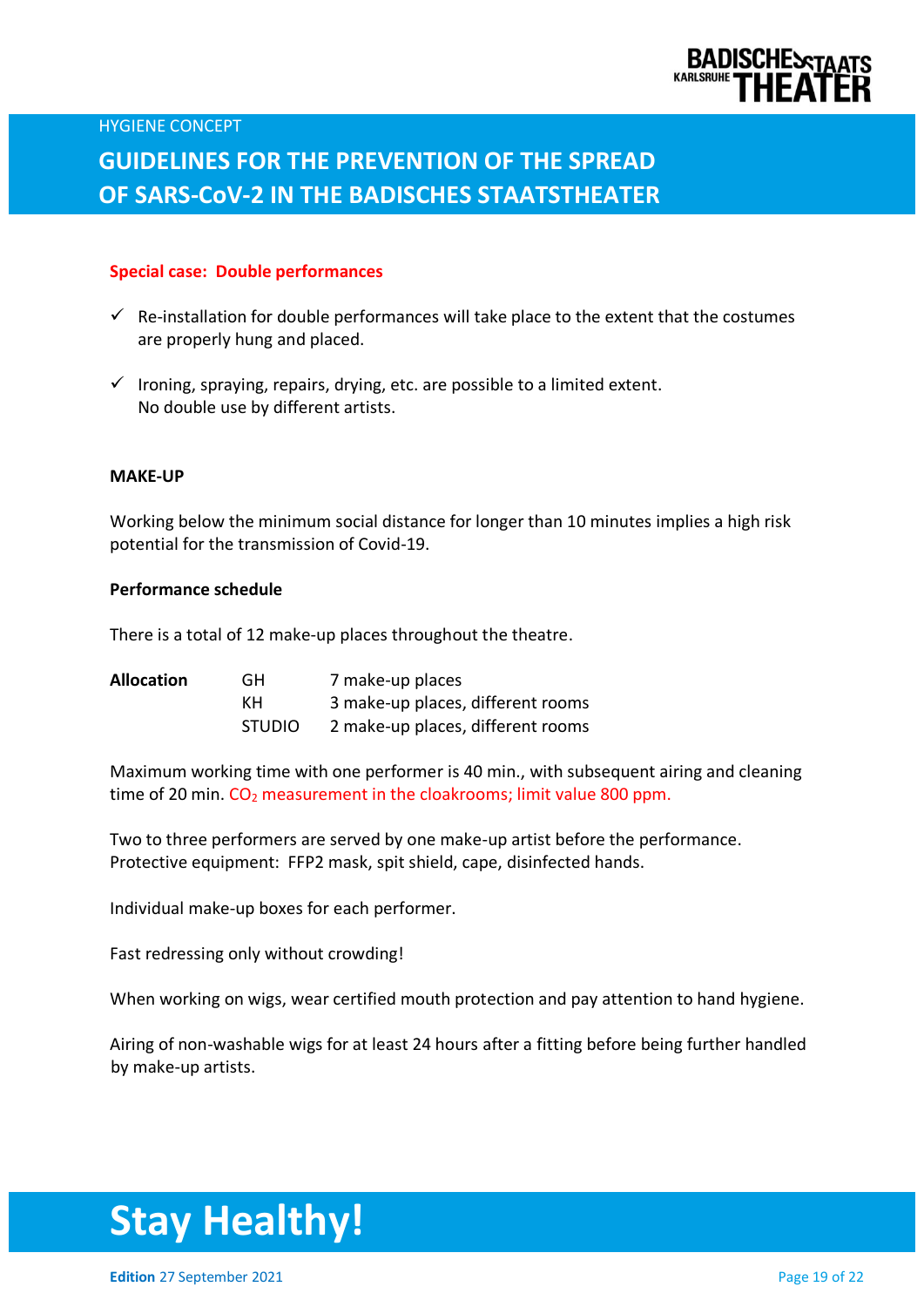

# **GUIDELINES FOR THE PREVENTION OF THE SPREAD OF SARS-CoV-2 IN THE BADISCHES STAATSTHEATER**

- Outfits are to be checked for washability.
- Double casts: each one has his/her own outfit.
- Individual performers are taught to do their own make-up and hair due to reduced capacity.

Fittings are done for a maximum of 40 min.

Protective equipment: certified mask for the performer and the make-up artist, if performer cannot wear a mask, then FFP2 mask for make-up artist.

#### **MICROPHONES**

Lapel microphones and their accessories (e.g., transmitters) are to be put on independently. Where possible, the microphones are personalized. Passing them on during the scene is to be excluded. Non-personalized microphones must be disinfected after use and/or before passing on.

#### **PROPS / REQUISITES**

Passing on props could enable transmission of the virus via smear infection. Therefore, protective measures, such as wearing gloves or recurrent hand hygiene, are necessary depending on the local infection incidence.

#### **USE OF SHOWERS**

- Showers are to be used by only one person at a time.
- The time spent in the shower should be as short as possible.
- Thoroughly clean hands with shower gel before washing face. After contact with surfaces with which other people also have contact, e.g., door handles, do not touch your mucous membranes.
- Wash hands thoroughly again (20-30 sec.) with liquid soap before leaving the shower.
- Keep an interval of 5-10 minutes between showers for different people.